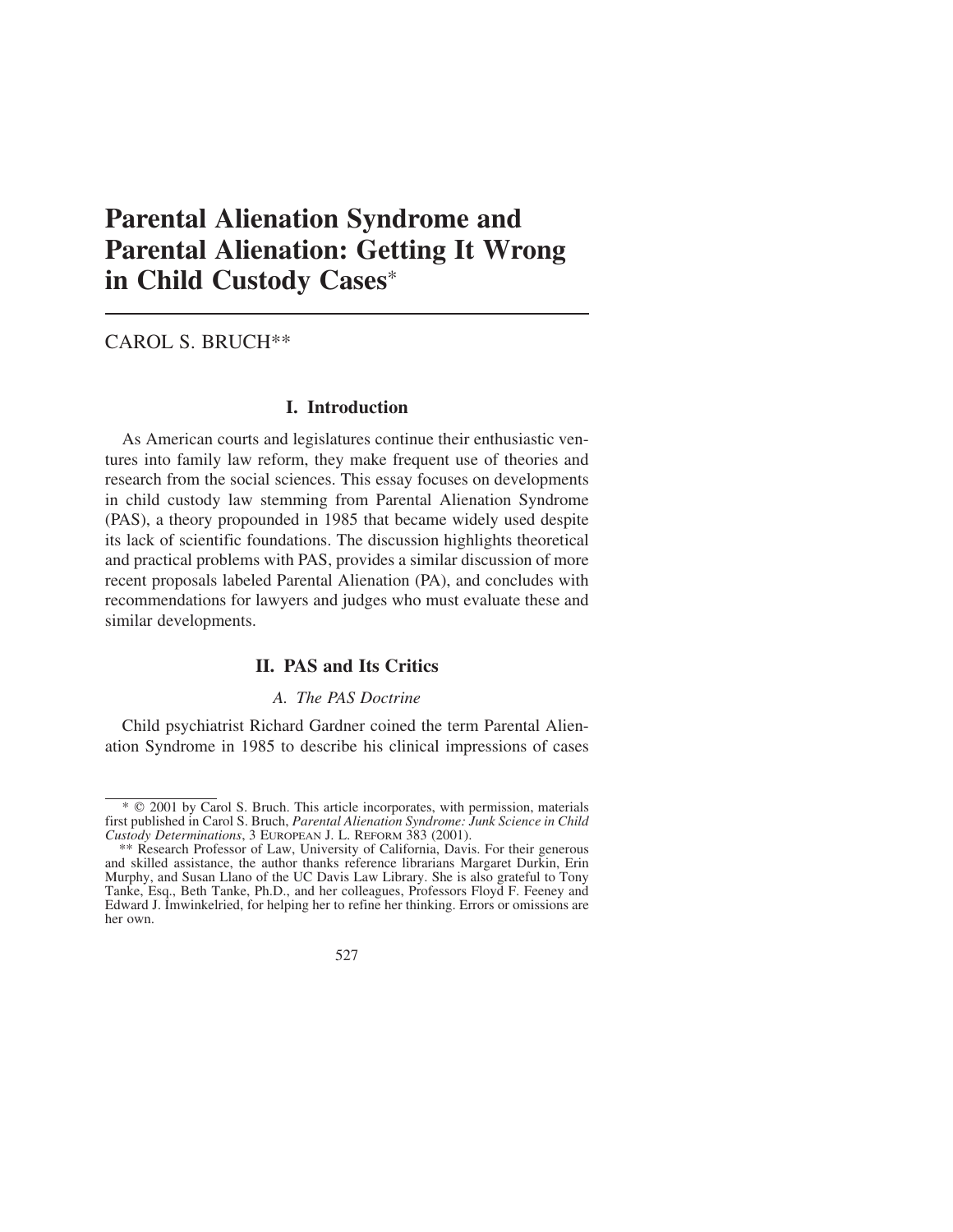he believed involved false allegations of child sexual abuse.<sup>1</sup> The essence of PAS, in his view, is a child's campaign of denigration against a parent that results from ''programming ('brainwashing') of the child by one parent to denigrate the other parent [and] self-created contributions by the child in support of the alienating parent's campaign. . . .''2 Dr. Gardner first stated that PAS was present in approximately ninety percent of the children whose families were involved in custody litigation but provided no research findings to substantiate his assertions about the syndrome, its frequency, or its setting. In fact, his initial estimates appear to have been dramatically overstated, particularly as to the frequency of false sexual abuse allegations,  $3$  and his revised estimates have been far more circumspect.<sup>4</sup>

In recent years, use of the term PAS has been extended dramatically to include cases of all types in which a child refuses to visit the noncustodial parent, whether or not the child's objections entail abuse allegations. Although Dr. Gardner sometimes states that his analysis does not apply to cases of actual abuse, $5$  the focus of his attention is directed

<sup>1.</sup> Richard A. Gardner, *Recent Trends in Divorce and Custody Litigation*, ACADEMY F., vol. 29, no. 2, at 3 (American Academy of Psychoanalysis, 1985).

<sup>2.</sup> RICHARD A. GARDNER, THE PARENTAL ALIENATION SYNDROME xix (2d ed. 1998) [hereafter GARDNER (2D ED.)], *quoted in* Introductory Comments on the PAS, formerly available at http://www.rgardner.com/refs/ (hereafter: *Gardner's* website); the current iteration has been lightly reworded and is found on *Gardner's* website (last updated May 31, 2001 and last visited September 16, 2001) under the title ''Basic Facts about the Parental Alienation Syndrome.'' Precise reading and careful comparisons between sources are required when Gardner articulates his theories; often revised wording entails no change in substance.

<sup>3.</sup> As to frequency of cases involving sexual abuse, see the careful, comprehensive reports of a major research effort, Nancy Thoennes & Patricia G. Tjaden, *The Extent, Nature, and Validity of Sexual Abuse Allegations in Custody/Visitation Disputes*, 14 CHILD ABUSE & NEGLECT 151, 160 (1990) (''Less than 2% of the approximately 9,000 families with *custody and visitation disputes* served by 8 domestic relations courts included in th[is] study involved an allegation of sexual abuse.'') (emphasis added). *See also* DEBRA WHITCOMB, U.S. DEPARTMENT OF JUSTICE, WHEN THE VICTIM IS A CHILD 7 (2d ed. 1992) (''As an alternative way of framing the magnitude of this problem, sexual abuse allegations occurred in the range of approximately 2 to 1 per 1,000 *divorce filings* among the courts [in seven jurisdictions] that were studied'') (emphasis added). See also an analysis of Gardner's work by a University of Michigan professor of social welfare, Kathleen Coulbourn Faller, *The Parental Alienation Syndrome—What Is It and What Data Support It?* 3 CHILD MALTREATMENT 110–15 (1998).

<sup>4.</sup> *Compare* RICHARD GARDNER, THE PARENTAL ALIENATION SYNDROME 59 (1992) (90% figure) [hereafter GARDNER (1992)] *with* GARDNER (2D ED.), *supra* note 2, at xxix–xxxi (stating that no estimates for PAS can be made, but mentioning reports of alignments [a different, much broader phenomenon] in up to 40% of high-conflict custody disputes).

<sup>5.</sup> Indeed, the PAS definition on his website no longer mentions sex abuse allegations (perhaps in response to critiques challenging Gardner's assertions about the frequency with which unsubstantiated allegations of sexual abuse occur). *See Gardner's* website; note 3 *supra*; notes 21 & 46–48 *infra*. Gardner also now acknowledges that ''some abusive neglectful parents are using the PAS explanation . . . as a coverup and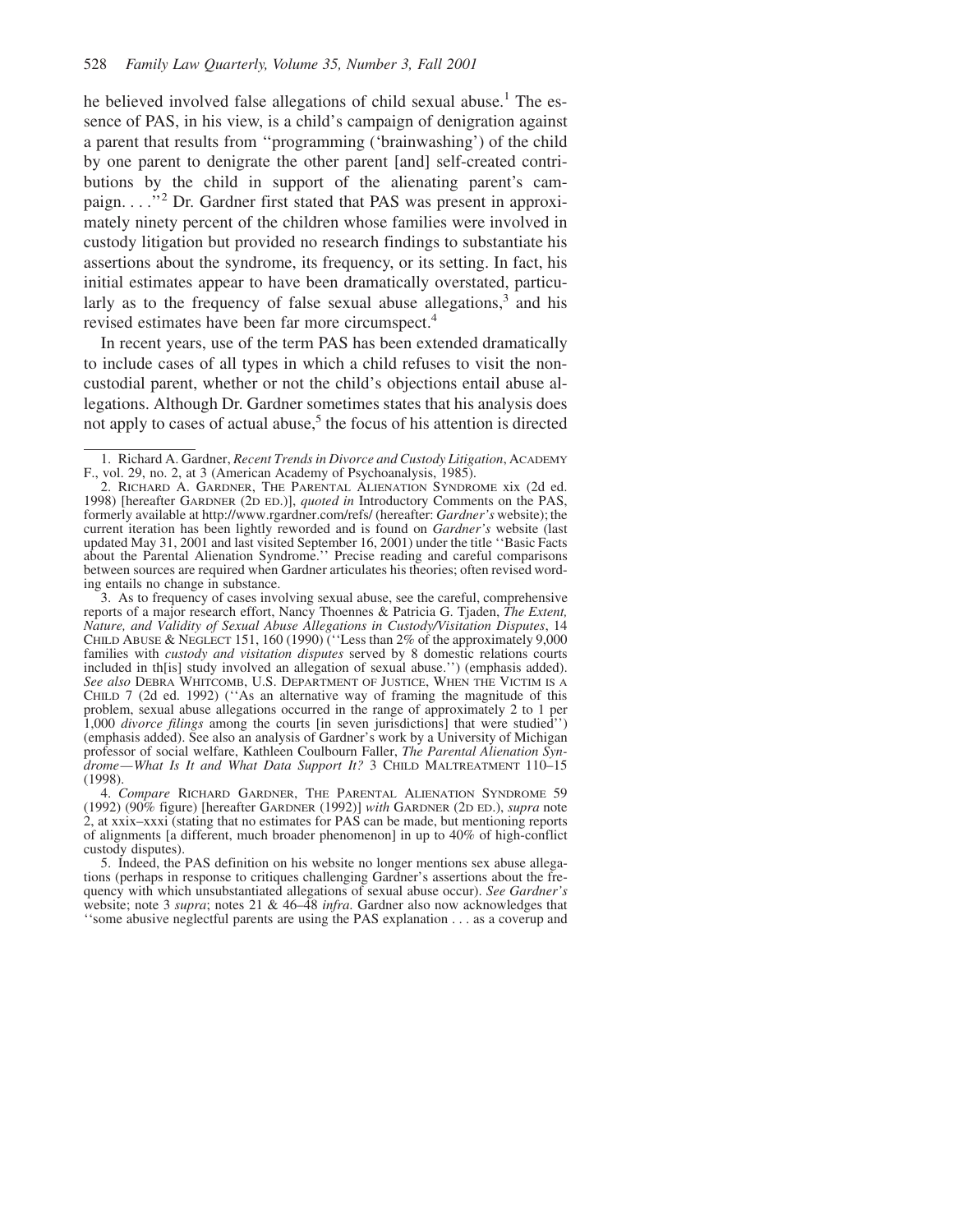at discerning whether the beloved parent and child are lying, not whether the target parent is untruthful or has behaved in a way that might explain the child's aversion.<sup>6</sup> His recommended treatment for serious cases is to transfer custody of the child from the beloved custodial parent to the rejected parent for deprogramming. This may entail institutional care for a transitional period, and all contact, even telephone calls, with the primary caregiver must be terminated for ''at least a few weeks.'' Only after reverse-brainwashing may the child slowly be reintroduced to the earlier custodian through supervised visitation.<sup>7</sup>

## *B. The Setting in Which PAS Is Said to Occur*

High conflict families are disproportionately represented, of course, among the population of those contesting custody and visitation.<sup>8</sup> These cases commonly involve domestic violence, child abuse, and substance abuse.<sup>9</sup> Many parents are angry, and a broad range of visitation prob-

7. *Id.* at 16–17 (where his language, although not the substance of his recommendations, has been softened somewhat).

8. ELEANOR E. MACCOBY & ROBERT H. MNOOKIN, DIVIDING THECHILD—SOCIAL AND LEGAL DILEMMAS OF CUSTODY 132–61 (1992). Approximately 25% of families experience substantial legal conflict; ''in these families, the parents—the fathers in particular—harbor especially high levels of hostility toward the former spouse.'' *Id.* at 159.

diversionary maneuver.'' Publications and lectures that he promotes as assisting those who need to distinguish true from false allegations of abuse or neglect are, however, strongly reminiscent of his earlier, discredited Sex Abuse Legitimacy Scale (SALS) work, described below. *See* Richard A. Gardner, *Differentiating Between Parental Alienation Syndrome and Bona Fide Abuse-Neglect*, 27 AM. J. FAM. THERAPY 97 (1998); notes 21 & 46–48 *infra*.

<sup>6.</sup> Two examples are his efforts to distinguish true from false allegations and his blanket advice to judges that they should refrain from taking abuse allegations seriously, even when supported by a therapist who has seen the child. *Compare, e.g.,* Richard A. Gardner, *Legal and Psychotherapeutic Approaches to the Three Types of Parental Alienation Syndrome Families—When Psychiatry and the Law Join Forces*, 28(1) CT. REV. 14, 18 (Spring 1991) [hereafter Gardner, CT. REV.] (''The court's therapist should have a thick skin and be able to tolerate the children's shrieks and claims of maltreatment. . . . To take the allegations of maltreatment seriously . . . may result in . . . [lengthy or lifelong] alienation.''), *with* the authorities discussed in notes 16, 21 & 46–48 *infra* and accompanying text (questioning his methodology and discussing the incidence of false allegations).

<sup>9.</sup> ADMINISTRATIVE OFFICE OF THE COURTS, FAMILY COURT SERVICES SNAPSHOT STUDY REPORT 1—OVERVIEW OF CALIFORNIA FAMILY COURT SERVICES MEDIATION 1991: FAMILIES, CASES AND CLIENT FEEDBACK 8–12 (1992), *at* http://www.courtinfo. ca.gov/courtadmin/aoc/familycourtservices/usrs/report01/r01rpt.htm. In California, mediation is mandatory for all contested custody cases. In this statewide study of most custody mediation sessions conducted by court personnel on a single day, serious issues of child abuse, family violence and substance abuse were raised by the parties in 42% of all mediating families, with an additional 24% raising one of these issues alone. In a review of five federally funded demonstration projects to resolve child access and visitation problems, researchers report, ''Nearly half of the access denial cases at every site involve allegations of the child's imperiled safety. Most allegations are made by the residential parent, regardless of sex, against the nonresidential parent and the other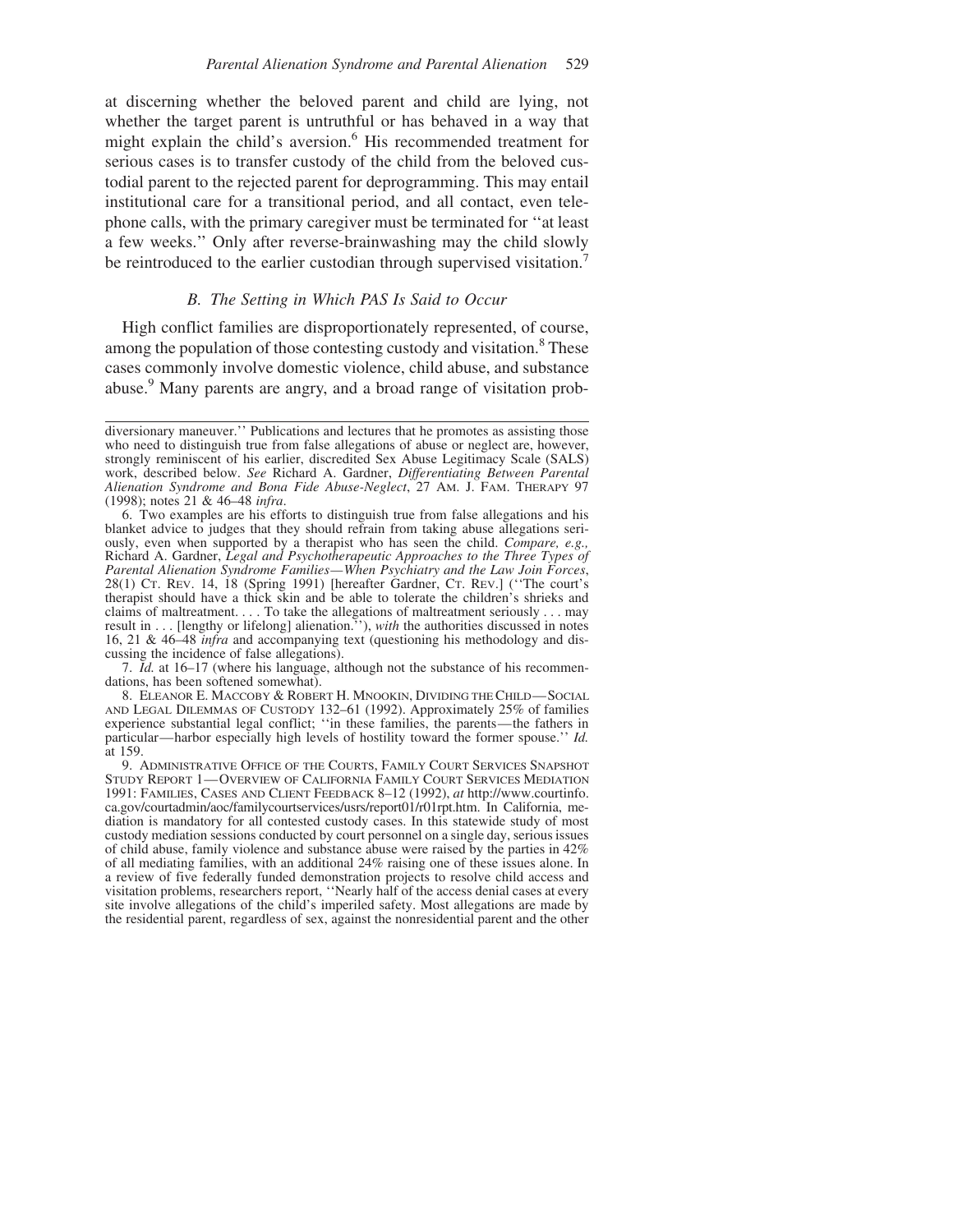lems occur. Dr. Gardner's description of PAS may well remind parents, therapists, lawyers, mediators, and judges of these frequently encountered emotions, and this may help to explain why his audience has often accepted PAS without question. The overwhelming absence of careful analysis and attention to scientific rigor these professionals demonstrate, however, is deeply troubling. As the following discussion reveals, this carelessness has permitted what is popularly termed junk science (pseudo science) to influence custody cases in ways that are likely to harm children.

#### *C. The Flaws in PAS Theory*

The deficiencies in PAS theory are multiple. Some have already been identified in social science literature and child custody judicial opinions; still others are now emerging. First, Gardner confounds a child's developmentally related reaction to divorce and high parental conflict  $(including violence)<sup>10</sup>$  with psychosis. In doing so, he fails to recognize parents' and children's angry, often inappropriate, and totally predictable behavior following separation. This error leads him to claim that PAS constitutes a frequent example of *folie à deux* or *folie à trois*, Shared Psychotic Disorders that the American Psychiatric Association and scholarly studies report occur only rarely.<sup>11</sup> His assertion that these

11. *See* AMERICAN PSYCHIATRIC ASSOCIATION, DIAGNOSTIC AND STATISTICAL MANUAL OF MENTAL DISORDERS: DSM IV § 297.3: Shared Psychotic Disorder (Folie a` Deux) (4th ed. 1994) (''This disorder [in which a second or further person in a close relationship with a primary person comes to share delusional beliefs of the primary person, who already had a Psychotic Disorder, most commonly Schizophrenia,] is rare in clinical settings, although it has been argued that some cases go unrecognized''); Jorg M. Fegert, *Parental Alienation oder Parental Accusation Syndrome?—Part 1*, KIND-PRAX 1/2001, at 3 (hereafter: Fegert, *Part 1*); *id. Part 2*, at KIND-PRAX 2/2001, at 39, 41–42 (hereafter: Fegert, *Part 2*) (citing a literature search by the Würzburger Klinik of the period from 1877 through 1995 that produced only 69 case reports of

people in his/her household. Violent behavior is the only allegation that is consistently leveled with greater frequency against men.'' Jessica Pearson & Jean Anhalt, *Enforcing Visitation Rights—Innovative Programs in Five State Courts May Provide Answers to This Difficult Problem*, 33 (2) JUDGES' J. at 3, 40–41 (Spring 1994) (citing four additional studies which also indicate ''that safety concerns feature prominently in many visitation disputes'').

<sup>10.</sup> *See* JUDITH S. WALLERSTEIN & JOAN BERLIN KELLY, SURVIVING THE BREAKUP—HOW CHILDREN AND PARENTS COPE WITH DIVORCE 77–80 (1980) (special vulnerability of 9- to 12-year-olds to alignments, for whom this coping behavior at divorce wards off loneliness, sadness, and more serious depression), 99, 145–46, 233– 34 (only a weak correlation between children's anger and parents' quarreling), 237, 253; JUDITH S. WALLERSTEIN, JULIE M. LEWIS & SANDRA BLAKESLEE, THE UNEX-PECTED LEGACY OF DIVORCE-A 25 YEAR LANDMARK STUDY 115-17, 125 (2000) (*alliances* usually involve pre-adolescents or young adolescents in high-conflict cases or when ''enmity overshadows good sense''); Janet R. Johnston, *Children of Divorce Who Refuse Visitation, in* NONRESIDENTIAL PARENTING 109–35, at 124 (Charlene E. Depner & James H. Bray eds., 1993) [hereafter Johnston, *Children Who Refuse Visits*].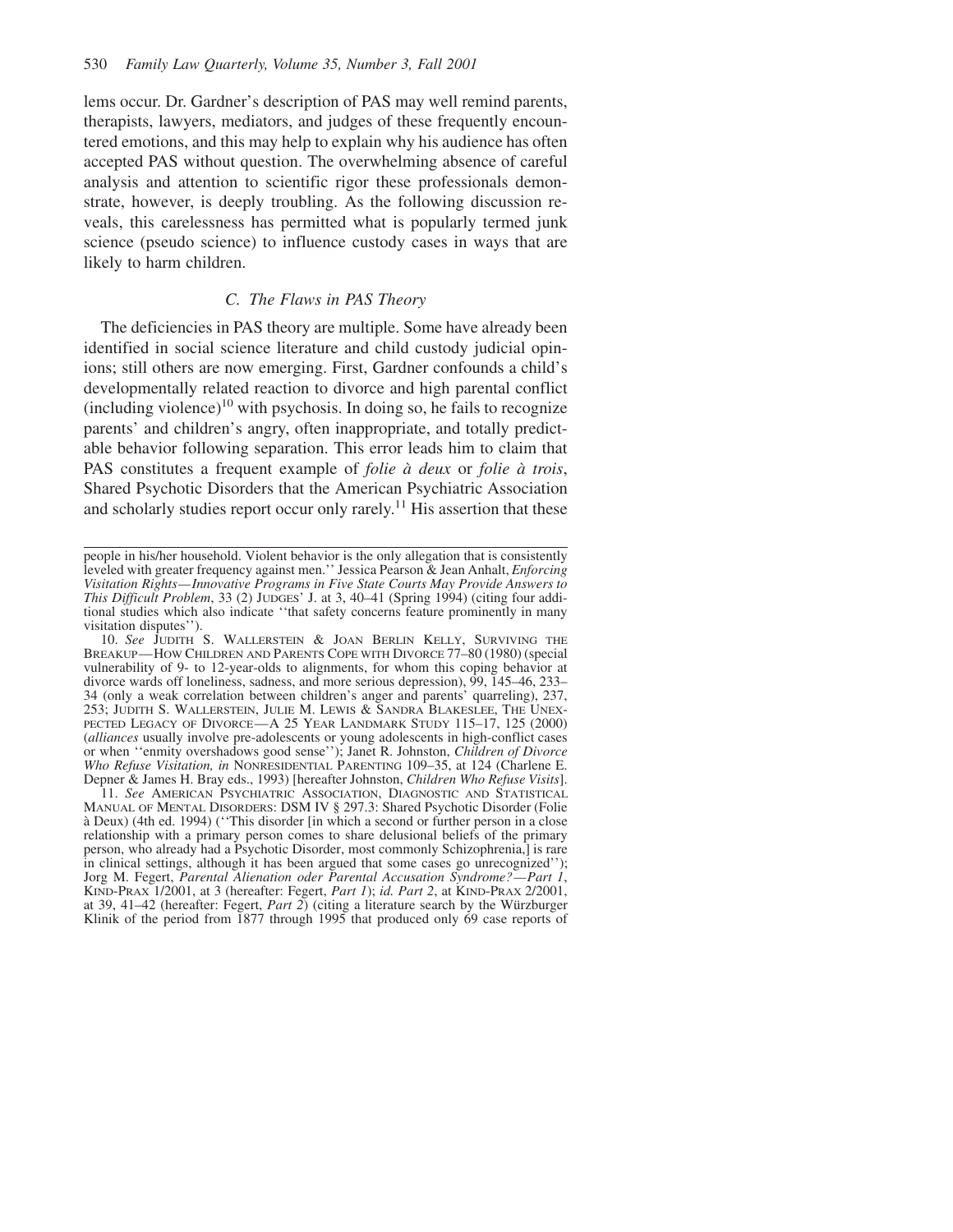disorders occur primarily in young children is also contrary to the literature,<sup>12</sup> probably also due to a misreading of typical developmental responses to divorce on the part of young children.<sup>13</sup>

Second, possibly as a consequence of these errors and his tail-of-theelephant view,<sup>14</sup> Gardner vastly overstates the frequency of cases in which children and custodial parents manufacture false allegations or collude to destroy the parent-child relationship. Taken together, these assertions have the practical effect of impugning all abuse allegations, allegations which Gardner asserts are usually false in the divorce context.<sup>15</sup> Here, too, Gardner cites no evidence in support of his personal view, and the relevant literature reports the contrary—that such allegations are usually well founded.<sup>16</sup>

children and youth that match the description of *folie a` deux*); Jose M. Silveria & Mary V. Seeman, *Shared Psychotic Disorder: A Critical Review of the Literature*, 40 CA- NADIAN J. PSYCHIATRY 380, 390–91 (1995) (reporting a literature search covering 51 years, from 1942 through 1993, that produced 123 cases, of which only 75 met the tests for a shared psychotic disorder under DSM-IV; of these only 61 involved two people, of which 31.1% [19 cases] involved parents and children, with only 5 of these involving children 18 years old or younger). Silveria and Seeman note that whether published cases reports provide a representative sample or reflect frequency is unknown, but they, Fegert (*supra* note 11), and the DSM (*supra* this note) all describe the phenomenon as rare. *See also* WORLD HEALTH ORGANIZATION, INTERNATIONAL STATISTICAL CLASSIFICATION OF DISEASES AND RELATED HEALTH PROBLEMS [ICD-10], Disorder F24: Induced Delusional Disorder (Folie a` deux), at 331 (10th ed. 1992).

<sup>12.</sup> Silveria and Seeman, *supra* note 11, at 390, 392, report, ''Age ranges were similar for both the secondaries (10 to 81 years) and the primaries (9 to 81 years).' There were also no differences in the average ages for primaries and secondaries. Instead, ''the age distribution is more in keeping with the expected distribution of age of onset for other nonorganic psychotic disorders in general, which is relatively rare in the very young and the very old.'' *Id.*

<sup>13. &#</sup>x27;'Resistance to visitation among young children, for example, is a developmentally expectable divorce-specific separation anxiety, which is made more intense by overt conflict between parents'' and is unrelated to emotional disturbance of either parents or children. Johnston, *Children Who Refuse Visits*, *supra* note 10, at 118. For typical responses to chronically disputing parents at the developmental stages Johnston studied, see *id*. at 120: ''temporary reactions (2- [to] 4-year-olds), shifting allegiances (4- [to] 7-year-olds), loyalty conflicts (7- [to] 10-year-olds), and alignments (9- [to] 12-year-olds).''

<sup>14.</sup> The reference is, of course, to the story of several blind men, each attempting to describe an elephant. One holds the tail, another the trunk, the third a tusk, and the fourth a leg. Because each describes only his own perceptions, no one provides an accurate description.

<sup>15.</sup> As Faller points out, Gardner does not attempt to explain why he believes that ''perhaps 95% or more'' of all allegations of child sexual abuse are true but ''the vast majority of allegations in [divorce custody cases] are false.'' Faller, *supra* note 3, at 103–04.

<sup>16.</sup> As to the frequency of unsubstantiated abuse allegations, see the literature collected and analyzed in JOHN E.B. MYERS, A MOTHER'S NIGHTMARE-INCEST: A PRACTICAL LEGAL GUIDE FOR PARENTS AND PROFESSIONALS 133–35, 198–210 (1997); *see also id*. at 144–45 (innocent misperceptions of innocent behavior); Cheri L. Wood, *The Parental Alienation Syndrome: A Dangerous Aura of Reliability*, 27 LOY. L.A. L. REV. 1367, 1373–74, 1391–94 (1994).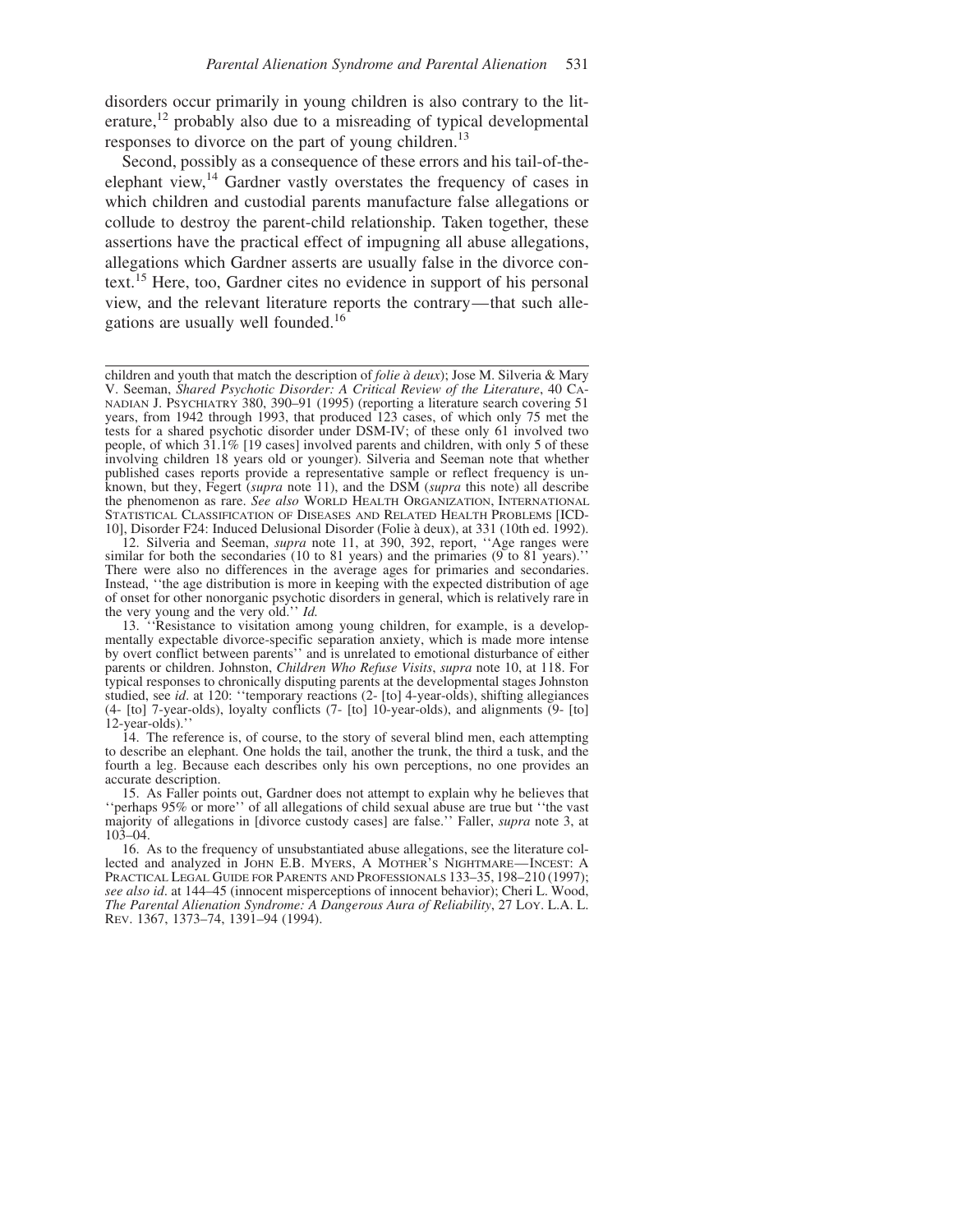Third, in this fashion, PAS shifts attention away from the perhaps dangerous behavior of the parent seeking custody to that of the custodial parent. This person, who may be attempting to protect the child, is instead presumed to be lying and poisoning the child. Indeed, for Gardner, the concerned custodial parent's steps to obtain professional assistance in diagnosing, treating, and protecting the child constitute evidence of false allegations.<sup>17</sup> Worse yet, if therapists agree that danger exists, Gardner asserts that they are almost always man-hating women who have entered into a *folie à trois* with the complaining child and concerned parent.<sup>18</sup> Indeed, he warns judges not to take abuse allegations seriously in the divorce court setting in high conflict cases (severe PAS cases). Neither Gardner nor those who accept his views acknowledge the logical difficulties when Gardner asserts that abuse allegations which are believed by therapists constitute evidence of PA by the protective parent.

Fourth, Gardner believes that, particularly in serious cases, the relationship of an alienated child with the rejected parent will be irreparably damaged, probably ending for all time,<sup>19</sup> unless immediate, drastic measures (custody transfer, isolation from the loved parent, and deprogram-

<sup>17.</sup> Gardner once identified a public prosecutor in a criminal child sex-abuse prosecution, for example, as a mother's ''hired gun.'' He accordingly rated the defendant less likely to be guilty than if the woman had not sought legal assistance. The prosecutor later pointed out the absurdity of Gardner's reasoning, saying, ''If you believe your child has been sexually abused, shouldn't you be going to an attorney and seeking medical advice?'' Rorie Sherman, *A Controversial Psychiatrist and Influential Witness Leads the Backlash against Child Sex Abuse ''Hysteria,''* 15 NAT'L L.J., August 16, 1993, at p. 1. The custodial parent, of course, is left in an untenable position under Gardner's approach. If he or she fails to act in the face of possible abuse, the custodial parent may be guilty of a failure to protect the child, passivity that may lead to a child dependency action or, even, to criminal charges.

<sup>18.</sup> *Compare* GARDNER (1992), *supra* note 4, at 146–47 (such *folies a` trois* with therapists are ''a widespread phenomenon'') *and* Gardner, CT. REV., *supra* note 6, at 18, *with* Faller, *supra* note 3, at 102–03 (collecting and critiquing relevant passages from Gardner's work) *and* Fegert, *Part 2*, *supra* note 11, at 41 (reports of a *folie a` deux* or *trois* are extremely rare). Further, Gardner asserts that when sexual abuse is alleged, these custodial parents and therapists may take personal sexual pleasure in visualizing the alleged activity between the noncustodial parent and the child. *See* Faller, *supra* note 3, at 103, 104, 110-11 (collecting quotations and providing research literature to the contrary); *see also* Gardner, CT. REV., *supra* note 6, at 16 (attributing allegations to mothers' sexual fantasies). A trial court judge who sat as a family court judge for one year after several years on the criminal law bench is reported as noting PAS in ''most of the family law cases he heard'' and as cautioning family law judges ''to be aware that in addition to the child, professionals upon whom the court relies may also be 'brainwashed' by the alienating parent.'' *Judge Nakahara on PAS and the Role of the Court in Family Law*, PAS-NEWSLETTER, January 1999, at unnumbered 2– 3 (News for Subscribers), *at* http://www.vev.ch/en/pas/bw199901.htm (last visited April 8, 2001).

<sup>19.</sup> *See* Richard A. Gardner, March 2000 Addendum (to GARDNER (2D ED.), *supra* note 2), *at* http://www.rgardner.com/refs/addendum2.html (last visited September 30, 2001).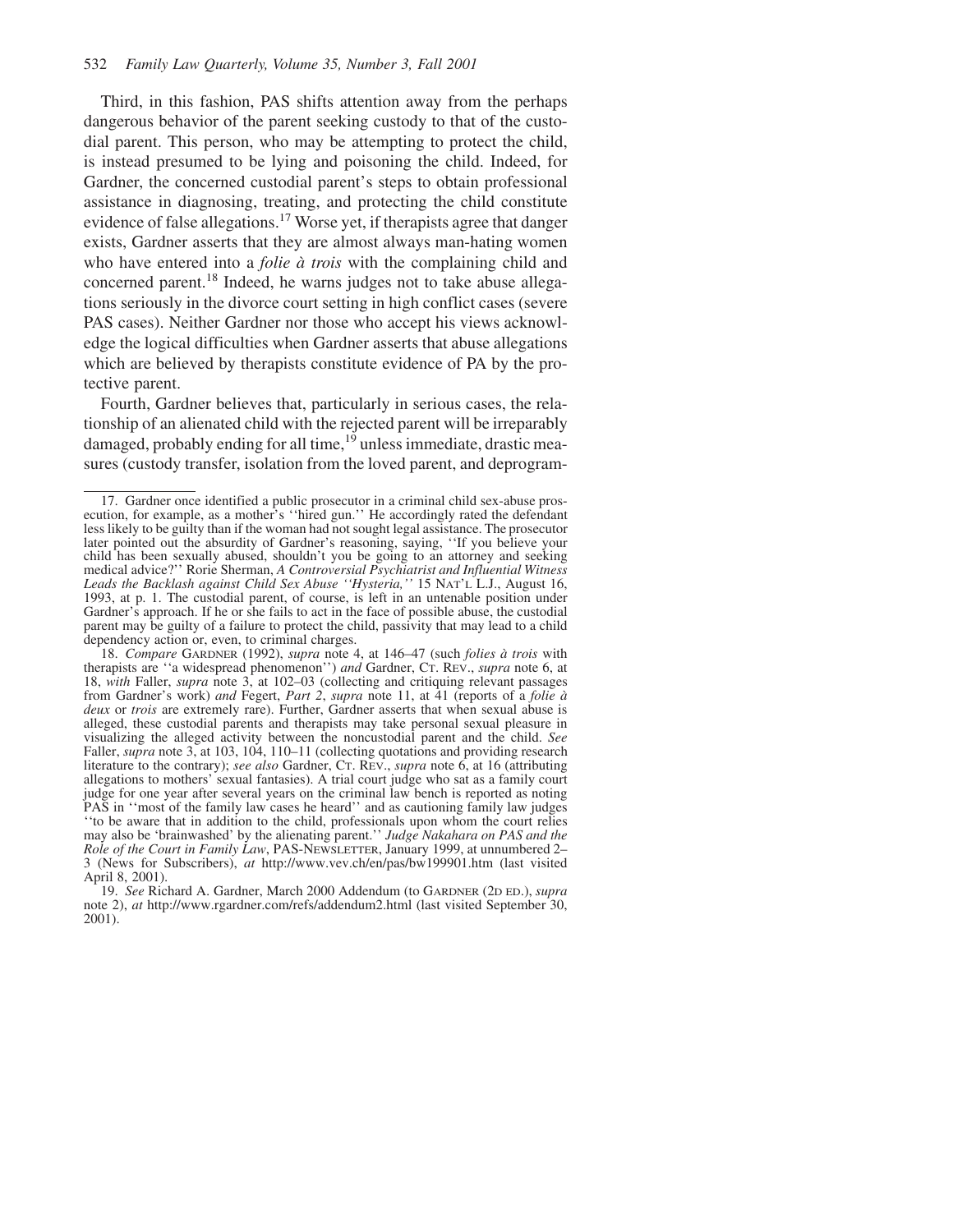ming) are taken. Here, too, reliable sources reveal that his theory is exaggerated, with all but unusual cases (for example, those appearing in violent families) resolving themselves as the children mature.<sup>20</sup>

Fifth, as these sources suggest, Gardner's proposed remedy for extreme cases is unsupported and endangers children.<sup>21</sup> In his admitted decision to err on the side of under-identifying abusers, Gardner appears to have overlooked the policy differences between criminal law and child custody law and also to have misunderstood the distinction between the burdens of proof in criminal and civil cases in the United States. To the extent that PAS results in placing children with a parent who is, in fact, abusive, the youngsters will be bereft of contact with the parent who might help them. Parent groups and investigative reporting describe, for example, numerous cases in which trial courts have transferred children's custody to known or likely abusers and custodial parents have been denied contact with the children they have been trying to protect.<sup>22</sup> In less extreme cases, too, children are likely

21. Gardner acknowledges that his SALS was weighted to find some perpetrators innocent who were in fact guilty. Sherman, *supra* note 17. Although Gardner now disavows responsibility for these applications of his work, he continues to recommend attention to the same factors his early work endorsed. *See generally* Faller, *supra* note 3 *passim.*

<sup>20.</sup> In 1993 Professor Janet Johnston, a specialist in high-conflict custody disputes with advanced degrees in social work and sociology, gave initial findings from two studies of high-conflict disputes referred to her research projects by the courts. Refusals to visit appeared frequently, especially among a subset of older children who had been exposed to serious abuse or domestic violence. Almost one-third of the total sample of children were in alignments more than 2 to 3 years post-separation, with three-fourths of the 9- to 12-year olds involved in such behavior. Johnston concluded that ''when conflicts are overt and involve the children, and when the disputes are intense and prolonged, the children are more likely to submit to this alignment mode of defending and coping'' and predicted that ''it is highly likely that children will move into alignments as they approach early adolescence, if the parental conflict is ongoing.'' She contrasted these findings to far more benign findings in a community study of 131 children of recently separated parents. Johnston, *Children Who Refuse Visits*, *supra* note 10, at 124. In that less-troubled population, 20% of the children were in alignments (most of them in the 9- to 12-year-old group), but *every* case resolved itself before the child reached 18, with most resolving within one or two years when the children regretted their earlier behavior. Telephone conversation with Dr. Judith Wallerstein (April 10, 2001). A further report by Johnston concerning children from all these groups (the two court-referred groups and the community study) will appear shortly. *See* Janet R. Johnston, *Parental Alignments and Rejection: An Empirical Study of Alienation in Children of Divorce*, \_\_ (forthcoming).

<sup>22.</sup> *See, e.g.*, Gina Keating, *Disputed Theory Used in Custody Cases: Children Often Victims in Parental Alienation Syndrome Strategy*, PASADENA STAR-NEWS, April 23, 2000, *at* http://www.canow.org/NOWintheNews/familylaw\_news\_text.html (last visited April 8, 2001); MOTHERS OF LOST CHILDREN, SAMPLE OF CALIFORNIA FAMILY LAW CASES: CHILDREN TAKEN AWAY FROM SAFE PARENTS, FORCED TO LIVE WITH ABUSIVE PARENTS(2000), *available from* Mothers of Lost Children, P.O. Box 1803, Davis, CA 95617; KAREN WINNER, PLACING CHILDREN AT RISK: QUESTIONABLE PSY-CHOLOGISTS AND THERAPISTS IN THE SACRAMENTO FAMILY COURT AND SURROUND-ING COUNTIES (2000) (study commissioned by California Protective Parents Associa-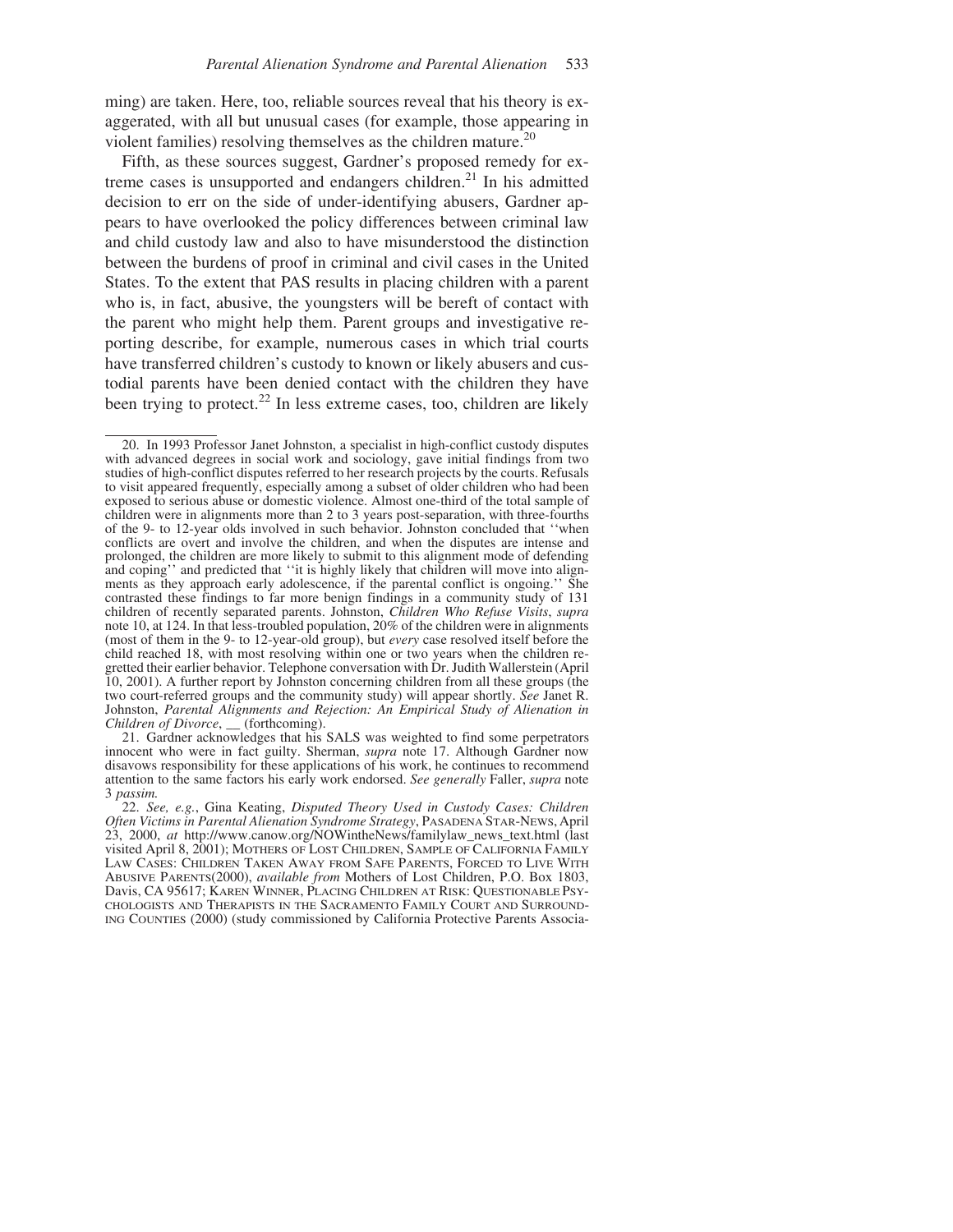to suffer from such a sudden dislocation in their home life and relationship with the parent they trust. Even therapists who accept PAS theory have advised against custody transfers to no avail in some reported cases in which it seems judges have implemented Gardner's views on their own initiative.<sup>23</sup>

In sum, children's reluctance or refusal to visit noncustodial parents can probably be better explained without resorting to Gardner's theory. Studies that followed families over several years, for example, report that visits may cease or be resisted when a variety of reasons cause custodial parents and children to be angry or uncomfortable with the other parent. Often the noncustodial parent's behavior and the child's developmental stage play decisive roles. Alignments or alliances that are somewhat reminiscent of Gardner's construct are much less frequent than he suggests, and even in extreme cases, these scholars agree that PAS theory calls for inappropriate and harmful responses that intensify the problem.24

# **III. The Merchandising of PAS in Child Custody Cases**

How, then, did such a seriously misconceived, overstated, and harmful view gain widespread acceptance? What would inspire judges to order custody transfers against the uniform advice of expert witnesses in a case?<sup>25</sup> First, Gardner is broadly (but mistakenly) believed to be a

tion). *See also* Christine Lehmann, *Controversial Syndrome Arises in Child-Custody Battles*, PSYCHIATRIC NEWS, September 1, 2000, at unnumbered 2, *at* http://www. psych.org/pnews/00-09-01/controversial.html. Paul Fink, M.D., past president of the American Psychiatric Association agrees, stating, ''I am very concerned about the influence Gardner and his pseudo-science is having on the courts .... Once the judge accepts PAS, it is easy to conclude that the abuse allegations are false, and the courts award custody to alleged or proven perpetrators. . . . Gardner . . . undermines the seriousness of sexual abuse allegations.'' *Id. See generally* MYERS, *supra* note 16, at 8, 135–38.

<sup>23.</sup> *See* Karen ''PP'' v. Clyde ''QQ,'' 602 N.Y.S.2d 709 (App. Div. 1993) (the trial court's reference to a book on PAS that was neither entered into evidence nor referred to by any witness provided no ground for reversal of custody transfer to father and termination of mother's contact with daughter in case where trial court held mother's sex abuse allegation fabricated and child programmed; mother's challenge to termination of contact treated as moot because subsequent trial order permitted visitation; no mention by appellate court of expert testimony, if any). See also Karen B. v. Clyde M., 574 N.Y.S.2d 267 (Fam. Ct. 1991), the deeply troubling trial court opinion in the case.

<sup>24.</sup> *See, e.g.*, Fegert, *Part 2*, *supra* note 11, at 40–42; Johnston, *Children Who Refuse Visits*, *supra* note 10, at 132–33.

<sup>25.</sup> *See* Krebsbach v. Gallagher, 181 A.D.2d 363 (N.Y. App. Div. 1992) (trial court's order transferring custody against recommendation of psychologist and Law Guardian reversed for lack of support in record).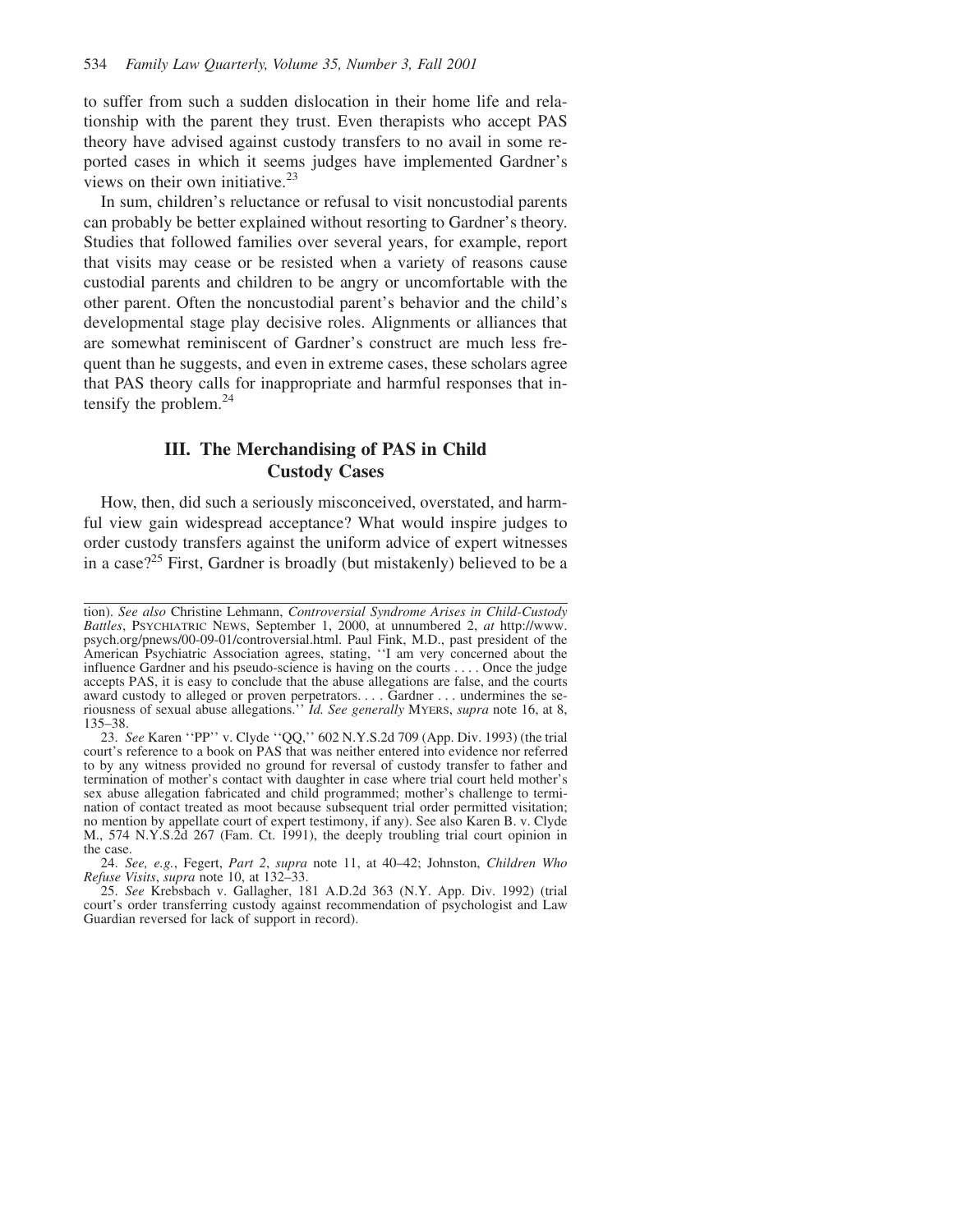full professor at a prestigious university.<sup>26</sup> Because this aura of expertise accompanies his work, few suspect that it is mostly selfpublished,<sup>27</sup> that it lacks scientific rigor,<sup>28</sup> and that his books on PAS are not even held by most university and research libraries.<sup>29</sup> Next, Gardner promotes his writing and services as an expert through his own website,<sup>30</sup> receives referrals from the websites of fathers' organizations,31 and provides packaged continuing education courses for pro-

(*Fortin* was a criminal sex abuse case in which Dr. Gardner offered to testify concerning PAS and the credibility of the complaining witness. The court refused to permit his testimony because of a failure to establish general acceptance of PAS within the professional community.)

27. Creative Therapeutics of Cresskill, N.J., is the publishing firm that Gardner established to publish his works. People v. Fortin, 706 N.Y.S.2d 611, 612 (Crim. Ct. 2000) (reporting that Gardner's company had published and marketed all but one of his books since 1978).

29. An April 2001 electronic search of the Research Libraries Information Network (RLIN), a database that includes the holdings of over 160 major reference libraries, revealed that only 9 of these libraries hold one or both editions of Gardner's book, THE PARENTAL ALIENATION SYNDROME.

30. See *Gardner's* website for a listing of his appearances. *See generally* Sherman, *supra* note 17.

31. *See generally* Williams, *supra* note 26, at 269 and n.21 (concerning the websites of fathers' groups).

<sup>26.</sup> *See, e.g.,* Justice R. James Williams, *Should Judges Close the Gate on PAS and PA?* 39 FAM. CT. REV. 267, 267 (2001) (referring to ''Dr. Richard Gardner, a psychiatrist at Columbia University''); Rola J. Yamini, *Note: Repressed and Recovered Memories of Child Sexual Abuse*, 47 HASTINGS L.J. 551, 557 n.58 (1996) (referring to ''Dr. Richard Gardner, professor of psychiatry at Columbia University''); Joseph Berger, *Recanting a Sex Abuse Charge; Family Needs to Heal, but Which Statement Is the Lie?* N.Y. TIMES, July 10, 1998, at B1 (referring to ''Dr. Richard A. Gardner, professor of child psychiatry at Columbia University Medical School''); Jon Meacham, *Trials and Troubles in Happy Valley*, NEWSWEEK (US EDITION), May 8, 1995, at 58 (referring to ''Richard A. Gardner, a professor of child psychiatry at Columbia University medical school''). Gardner identifies himself by the courtesy academic title he holds from Columbia University (Clinical Professor of Medicine), a title that U.S. medical schools provide to doctors who permit students to observe their practice. Unlike the title Professor of Clinical Medicine, however, the title Gardner enjoys indicates neither full faculty membership nor research accomplishment. *See* People v. Fortin, 706 N.Y.S.2d 611, 612 (Crim. Ct. 2000), reporting Gardner's testimony that his academic appointment is unpaid, and that ''at present [Gardner's] therapeutic work actively takes approximately 1 to 2% of his time and the remainder of his time and income are accounted for by forensic analysis and testimony [that increasingly concerns PAS].''

<sup>28.</sup> Seeking to refute criticism about the absence of scientifically rigorous reports on PAS, Gardner recently published a report of cases from his own practice and consulting work in which he concluded that PAS was present; the case summaries concern 99 children. Richard A. Gardner, *Should Courts Order PAS Children to Visit/Reside With the Alienated Parent? A Follow-up Study*, 19(3) AM. J. FORENSIC PSYCHOL. 61 (2001). The article is unsuccessful, however, because in it Gardner confounds criminal, family law, and personal injury cases; omits essential information (e.g., the children's ages and information on the nature of any abuse allegations); includes cases in which he had no direct contact with the child; and treats highly disparate factual and legal issues as equivalents. For example, Gardner tallies criminal and personal injury decisions (where courts were without power to adjust custody orders) as cases in which custody or visitation was not adjusted to account for PAS.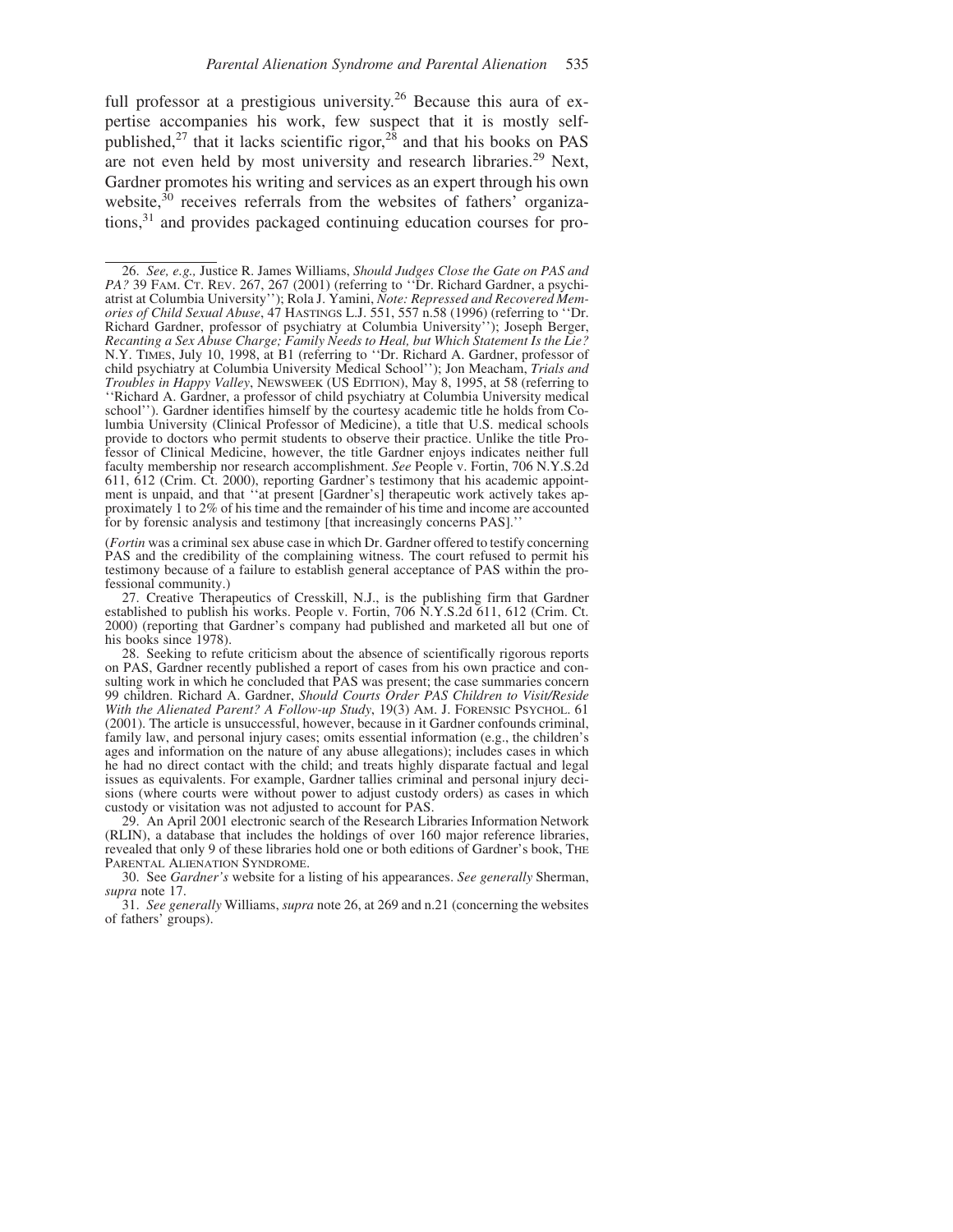fessionals.32 Finally, he often inaccurately represents or suggests that PAS is consistent with or endorsed by the accepted work of others.<sup>33</sup>

An eight-page article in the journal of the American Judges Association provides a typical example.<sup>34</sup> Gardner is identified by his courtesy title alone,<sup>35</sup> and the article provides only ten sources (nine of his own writings and one piece by Sigmund Freud) to support his dramatic, even hyperbolic, assertions.36

In any event, over the years since Gardner first announced his theory, the term PAS has entered into public usage. The media, parents, therapists, lawyers, mediators, and judges now often refer to PAS, many apparently assuming that it is a scientifically established and useful mental health diagnosis. $37$  Accordingly, in practice, whenever child sexual abuse allegations or disrupted visitation patterns arise in the United States, one must now be prepared to confront a claim asserting that PAS is at work, not abuse or other difficulties.<sup>38</sup>

37. A recent friend-of-the-court brief provides an example. *See* Amici Curiae Brief of Leslie Ellen Shear, et al., Montenegro v. Diaz, Supreme Court of California No. S090699 (2001). Written on behalf of mediators, therapists and California attorneys who have passed a specialist's examination in family law, the brief's arguments in favor of easier custody modification standards (including transfers in custody) include reliance on PAS. *Id.* at 26–30. Judges have also endorsed PAS. *See, e.g.*, the remarks of Judge Aviva Bobb, Presiding Judge of the Los Angeles Superior Court Family Court, *quoted in* Keating, *supra* note 22:

38. Even Gardner now concedes that this is a frequent pattern. Keating, *supra* note

<sup>32.</sup> *See Gardner's* website, *supra* note 2, for a listing of such appearances.

<sup>33.</sup> See, e.g., the publications and cases listed on his website. The website identifies negative publications as supporting PAS, claims that discussions of entirely distinct phenomena (such as alignments) are about PAS, claims that cases in which any reference to PAS is made constitute decisions that the syndrome is scientifically and legally accepted, and claims that articles in peer-reviewed law or mediation journals (which do not provide substantive review of his scientific claims) establish the scientific merit of PAS.

<sup>34.</sup> *See* Gardner, CT. REV., *supra* note 6.

<sup>35.</sup> *Id.* (''Richard A. Gardner, M.D., is clinical professor of child psychiatry at Columbia University, College of Physicians and Surgeons.'')

<sup>36.</sup> Specifically, Sigmund Freud, *Three Contributions to the Theory of Sex: II— Infantile Sexuality*, in THE BASIC WRITING OF SIGMUND FREUD 592–93 (A.A. Brill ed., 1938), is cited to support Gardner's statement concerning cases in which sexual abuse is alleged: ''I agree with Freud that children are 'polymorphous perverse,' and thereby provide [their] mothers with ample supply of material to serve as nuclei for [the mothers' projection of their own inclinations to pedophilia] onto the father.'' Additional dangerous hyperbole is typified by Gardner's statement that a child's hatred for one parent is ''superficial'' and his warning to judges that ''tak[ing] the allegations of maltreatment seriously may help entrench the parental alienation syndrome and may result in years of, if not lifelong, alienation.'' Gardner, CT. REV.,*supra* note 6. Compare the views of reputable scholars set forth in notes 15–18 *supra*.

<sup>[</sup>Just because PAS is not supported by scientific evidence] does not mean that it does not exist. One parent is being successful in undermining the child's relationships with the other parent. That is so serious that the child will not be able to bond [sic] with the other parent. . . . And unless that parent stops that behavior, that parent should be monitored by a third party.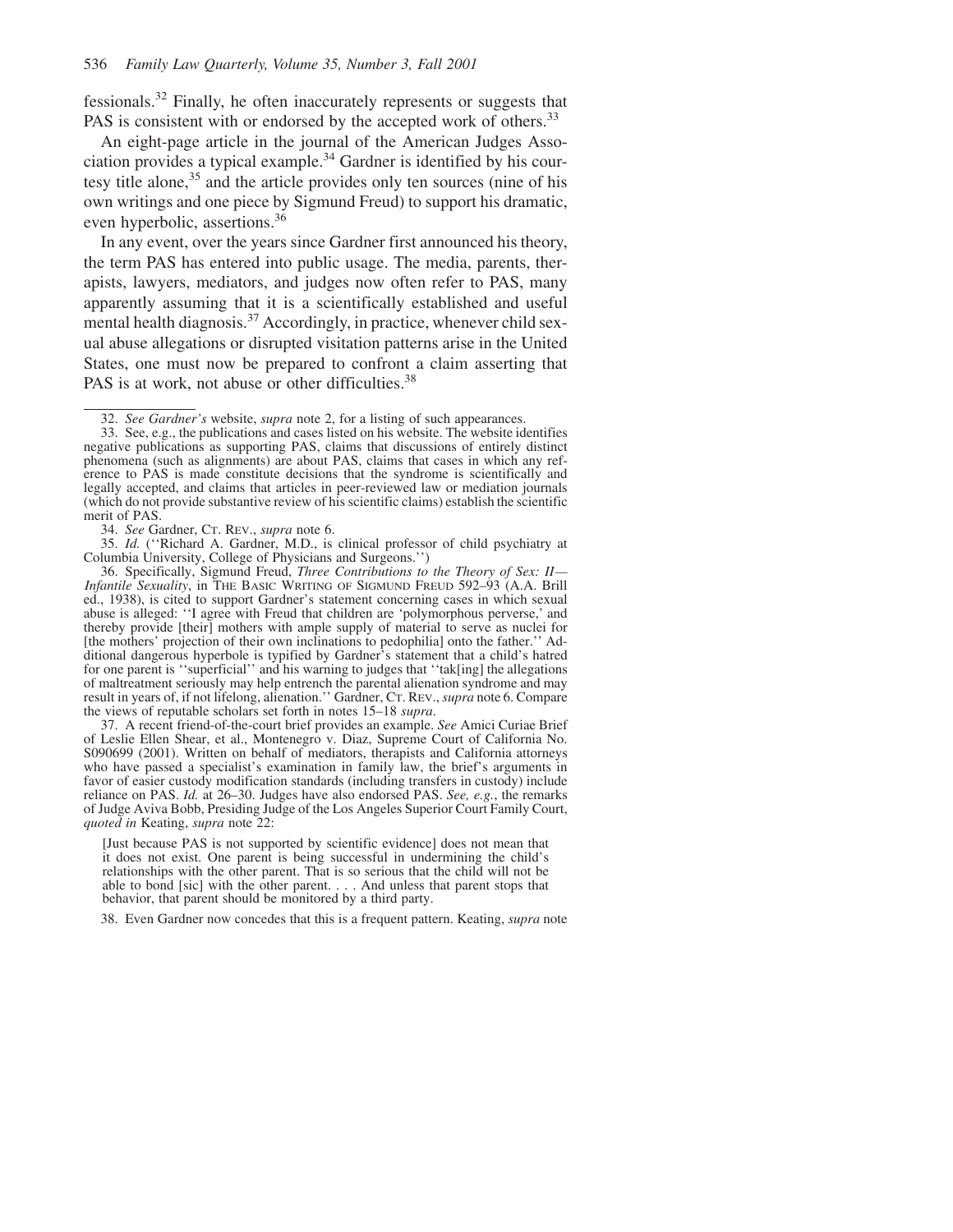An electronic search for all reported U.S. cases between 1985 and February 2001 employing the term "parental alienation syndrome" revealed numerous mental health professionals in addition to Gardner who have testified that PAS was present, although far fewer were willing to recommend that custody be transferred and contact with the primary custodian be terminated. The search produced forty-eight cases from twenty states, including the highest courts in six states. The degree to which PAS has been invoked by expert witnesses, attorneys, or judges in these cases and the almost total absence of inquiries into its scientific validity is profoundly disturbing.<sup>39</sup> In only a handful of cases did the trial or appellate court specifically consider whether the supposed syndrome was admissible under the accepted precedents that test either acceptance in the scientific community or acceptable scientific methodology,<sup>40</sup> and in several of these, the court determined that it did not need to reach the admissibility question, often because no alienation had been shown.<sup>41</sup> On more than one occasion, however, appellate

40. In the United States, reliable expert testimony on scientific, technical or other specialized knowledge is generally permitted if it will assist the trier of fact understand the evidence or determine a fact that is in issue. The general-acceptance-in-a-particularfield test first articulated for the federal courts in Frye v. United States, 293 F. 1013, 1014 (D.C. Cir. 1923) became the test in most state courts as well. PAUL C. GIANNELLI  $&$  EDWARD J. IMWINKELRIED, 1 SCIENTIFIC EVIDENCE  $&$  1–5 (3d ed. 1999). The U.S. Supreme Court ruled that the Federal Rules of Evidence (adopted in 1975) displaced the *Frye* test in Daubert v. Merrell Dow Pharm., Inc., 509 U.S. 579 (1993). Most states have also replaced *Frye* with *Daubert*, the new test that considers many factors to determine scientific reliability. *Id.* §§ 1–7 to 1–8 (comparing the standards). *See also id.* § 9–5 (on opinion evidence).

41. *See e.g.,* In the Interest of T.M.W., 553 So. 2d 260, 261 (Fla. Dist. Ct. App. 1989) (court's power to order psychological examination at issue, not merits of father's PAS argument or its relevance to adoption case); Bowles v. Bowles, No. 356104, 1997 Conn. Super. LEXIS 2721 (Conn. Super. Ct. Aug. 7, 1997) (court makes orders without regard to PAS theory); *In re* Marriage of Rosenfeld, 524 N.W.2d 212, 215 (Iowa Ct. App. 1994) (same). *See also* Pearson v. Pearson, 5 P.3d 239, 243 (Alaska 2000), where the father's PAS assertions were heard at trial and the mother apparently did not challenge admissibility on appeal. The state supreme court upheld the trial court's finding that no alienation was present.

<sup>22 (</sup>quoting Gardner: ''Now that PAS is a widespread diagnosis, many abusers are claiming they are innocent victims of PAS'').

<sup>39.</sup> Most of the cases listed as admitting PAS on *Gardner's* website fit into this category, and the list is therefore misleading. When PAS is mentioned by a party, an expert or a judge, but no challenge to admissibility or decision on point has occurred, no conclusion concerning admissibility can be drawn; the issue has simply been waived. *See, e.g.*, *In re* Violetta B., 568 N.E.2d 1345 (Ill. Ct. App. 1991) (PAS mentioned by one witness, but not discussed and irrelevant to decision); Crews v. McKenna k/a Kuchta, 1998 Minn. App. LEXIS 793 (July 7, 1998) (''kernel of authenticity'' to 11 year-old's fears, but "some" of child's behavior evidenced PAS); Truax v. Truax k/a Briley, 874 P.2d 10 (Nev. 1994); Loll v. Loll, 561 N.W.2d 625 (N.D. 1997) (state supreme court upheld the trial court's decision that alienation had not been shown; it noted but did not respond to the mother's objection that the son's therapist was ''unaware that [the child] . . . was suffering from parental alienation syndrome'').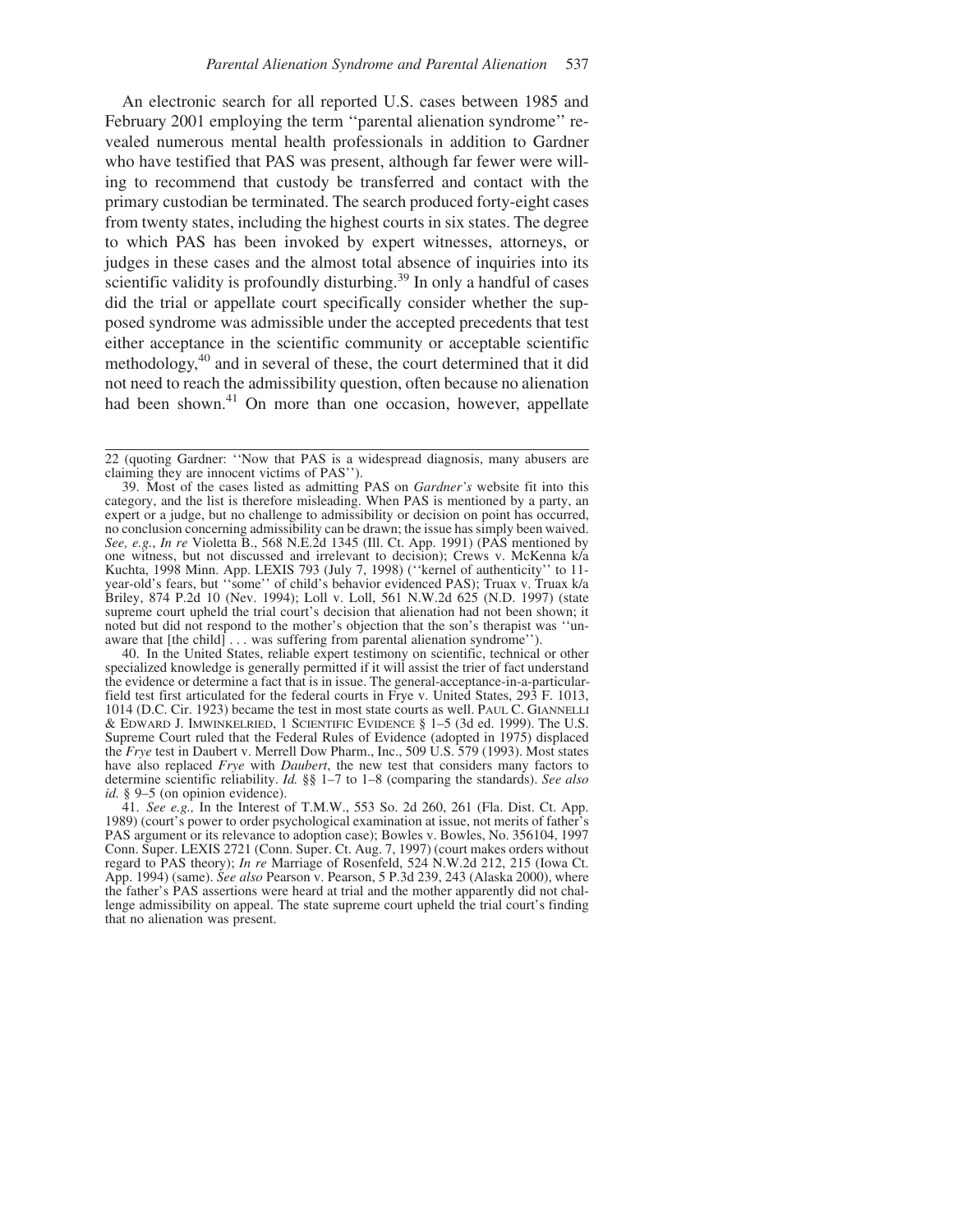courts nevertheless took the occasion to alert trial courts to the fact that Gardner's work is seriously disputed.<sup>42</sup>

In the few reported cases in which Gardner's proffered testimony was challenged or the validity of PAS was otherwise questioned, courts usually exclude his testimony and reliance on PAS. These cases reveal two areas of concern. First, courts are consistent in refusing to permit Gardner to testify on the truth or falsity of witnesses, noting that this question is reserved to the trier of fact.<sup>43</sup> Second, most U.S. courts considering the question agree that PAS has not been generally accepted by professionals and does not meet the applicable test for scientific reliability.44 These conclusions are echoed by a Canadian jurist in an article discussing admissibility issues under both U.S. and Canadian

43. *See, e.g.*, Tungate v. Commonwealth, 901 S.W.2d 41 (Ky. 1995) (refusing Gardner's proposed testimony on ''indicators for pedophilia'' in criminal case because it went to ultimate issue of guilt or innocence and ''lacked sufficient scientific basis for the opinions offered'').

<sup>42.</sup> *See, e.g.*, In the Interest of T.M.W., 553 So. 2d 260, 261 n.3 (Fla. Dist. Ct. App. 1989); Hanson v. Spolnik, 685 N.E.2d 71, 84 n.10 (Ind. Ct. App. 1997). A powerful concurrence and dissent in *Hanson* by Judge Chezem details the deficiencies of PAS as a theory and as implemented in this case. The appellate court upheld the trial court's order of a custody transfer (with complete termination of the mother's contact with her 6-year-old daughter for two months) on the basis of testimony provided by a psychologist. The psychologist had not interviewed either parent or the child, but based his analysis instead on notes made by a therapist who, in turn, had never met the father. Judge Chezem's opinion points out that although the father was unable to work due to an emotional disability, neither psychologist had any way of knowing whether the mother's assertions about the father's behavior (she suspected sexual abuse) were true. By one year after the transfer order, the mother was being permitted a six-hour visit once every two weeks. *See also* Pearson v. Pearson, 5 P.3d 239, 243 (Alaska 2000), where the state supreme court volunteered that PAS (which both parties' experts accepted) is ''not universally accepted.''

<sup>44.</sup> *See, e.g.,* People v. Fortin, 706 N.Y.S.2d 611 (N.Y. Crim. Ct. 2000); *Husband Is Entitled to Divorce Based on Cruel and Inhuman Treatment: Oliver V. v. Kelly V.*, 224 N.Y. L. J., Nov. 27, 2000, at 25 (noting that no testimony was offered to validate PAS and therefore declining to make such a finding). The *Fortin* court refused to hear Gardner's PAS testimony for the defendant in a criminal case, holding that the defendant ''has not established general acceptance of Parental Alienation Syndrome within the professional community which would provide a foundation for its admission at trial.'' In support of its holding, the court cited a concurring opinion of Chief Judge Kaye of the New York Court of Appeal and several articles, including Wood, *supra* note 16. It also quoted Gardner's view that ''the concept of scientific proof . . . is not applicable in the field of psychology; especially with regard to issues being dealt with in such areas as child custody disputes, and sex abuse allegations,'' citing Gardner's own writings (on which he was cross-examined). *See also* Wiederholt v. Fischer, 485 N.W.2d 442 (Wis. Ct. App. 1992) (appellate court, although not discussing validity of PAS, upheld trial court's refusal to transfer custody of ''alienated'' children to father as his expert urged because only ''limited research data'' supported theory that removal would provide cure, expert conceded cure was controversial and carried uncertain risks, and testimony from parents and children supported trial court's finding that transfer would not succeed and was unreasonable). *But see* Kilgore v. Boyd, Case no. 94-7573 (13th Jud. Cir., Fla. Nov. 22, 2000) (transcript of hearing permitting Gardner's PAS testimony), *at* http://www.rgardner.com/pages/kg.excerpt.html.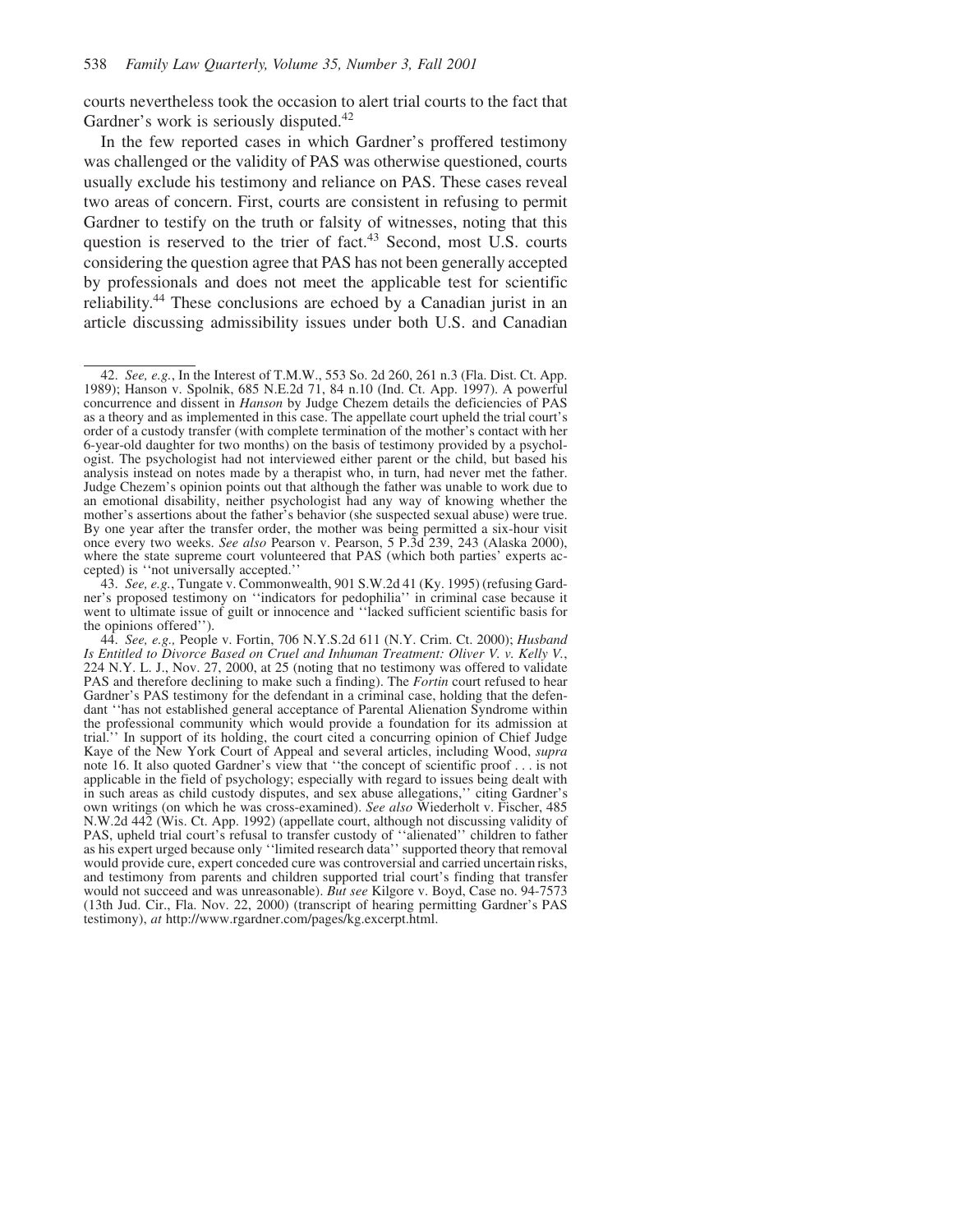law<sup>45</sup> and by other prominent professionals. Dr. Paul J. Fink, a past president of the American Psychiatric Association and president of the Leadership Council on Mental Health, Justice, and the Media, for example, has stated quite bluntly, ''PAS as a scientific theory has been excoriated by legitimate researchers across the nation. Judged solely on his merits, Dr. Gardner should be a rather pathetic footnote or an example of poor scientific standards."<sup>46</sup>

Following considerable scientific criticism, Gardner withdrew the test he had constructed to determine whether sexual abuse had taken place.47 Yet, as Faller's close examination reveals, this set of questions was simply replaced by other publications with new titles that largely replicate his earlier content and methodology.<sup>48</sup>

Despite the good work of most of the courts that have considered the scientific probity of PAS, there is little to celebrate. The vast ma-

47. *See, e.g.*, Lucy Berliner & Jon R. Conte, *Sexual Abuse Evaluations: Conceptual and Empirical Obstacles,* 17 CHILD ABUSE & NEGLECT 111, 114 (1993):

[The Sexual Abuse Legitimacy Scale (SALS)] is based entirely on the author's personal observations of an unknown number of cases seen in a specialized forensic practice. Although reference is made to studies [by Gardner] these are unpublished, not described, and are of unknown value. . . . Indeed, to our knowledge, the entire scale and parent[al] alienation syndrome upon which it is based have never been subjected to any kind of peer review or empirical test. In sum, there is no demonstrated ability of this scale to make valid predictions based on the identified criteria.

In addition, Faller notes that Gardner's work makes reference to none of the works on false allegations of sexual abuse in divorce that predate his publications. Faller, *supra* note 3, at 106–08 (analyzing Gardner's work in light of the relevant literature and finding it wanting).

48. As Faller puts it, Gardner has repudiated the numbers produced by his scale, but not the factors. Although the SALS is no longer listed as a separate publication by Gardner's press, Creative Therapeutics, Faller examines Gardner's more recent *Protocols* and concludes that ''virtually all SALS factors are included in the Protocols, and the parental alienation syndrome figures prominently in the Protocols as a signal that the allegation of sexual abuse is false.'' Faller, *supra* note 3, at 105–06.

<sup>45.</sup> Williams, *supra* note 26, at 275–78.

<sup>46.</sup> Gina Keating, *Critics Say Family Court System Often Amounts to Justice for Sale*, PASADENA STAR-NEWS, April 24, 2000, *at* http://www.canow.org/NOW intheNews/familylaw\_news\_text.html (last visited 8 April 2001). A similarly outspoken assessment by a well-regarded scholar appears in the American Bar Association's Journal; referring to Gardner's withdrawn Sex Abuse Legitimacy Scale (SALS, the basis for Gardner's PAS theory), Professor Jon R. Conte of the University of Washington Social Welfare Doctoral Faculty remarked, SALS is ''[p]robably the most unscientific piece of garbage I've seen in the field in all my time. To base social policy on something as flimsy as this is exceedingly dangerous.'' Debra Cassens Moss, *Abuse Scale*, 74 A.B.A. J., Dec. 1, 1998, at 26. Gardner's views on pedophilia and what he calls a wave of hysteria concerning child abuse allegations have been received with equally harsh appraisals elsewhere. *See, e.g.*, Jerome H. Poliacoff & Cynthia L. Greene, *Parental Alienation Syndrome: Frye v. Gardner in the Family Courts*, *at* http:// www.gate.net/~liz/liz/poliacoff.htm (a revised version of an article by the same name that originally appeared in the FAMILY LAW SECTION, FLORIDA BAR ASSOCIATION, COMMENTATOR, vol. 25, no.4, June 1999).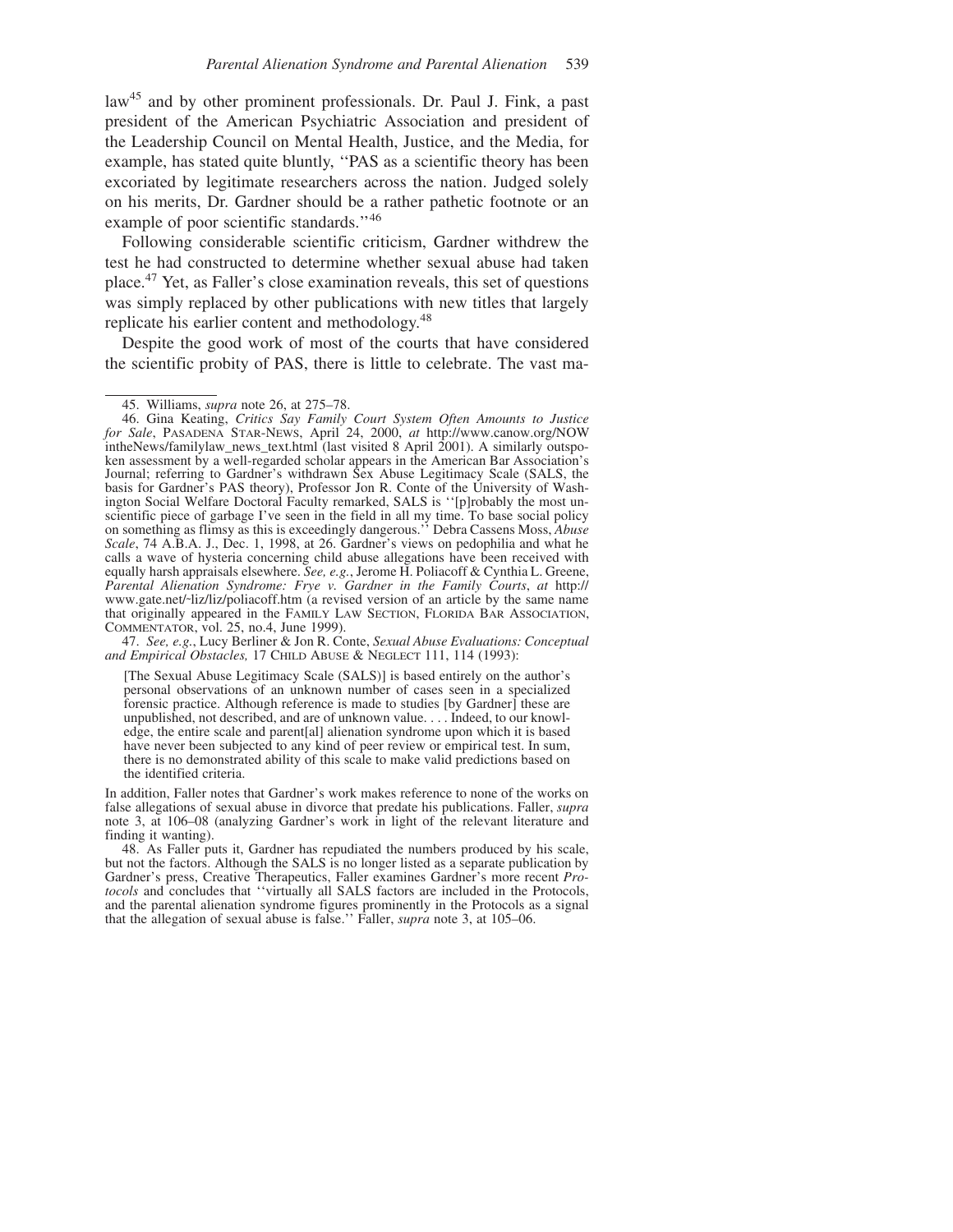jority of the cases mentioning PAS reveal that one or more of the experts evaluated the case in light of PAS, and there is nothing to suggest that anyone—expert, attorney or judge—thought to question whether the theory is well founded or leads to sound recommendations or orders. $49$  A similar lack of rigor is now also seen in foreign sources.<sup>50</sup>

In practice, PAS has provided litigational advantages to noncustodial parents with sufficient resources to hire attorneys and experts.<sup>51</sup> It is possible that many attorneys and mental health professionals have simply seized on a new revenue source—a way to ''do something for the father when he hires me,'' as one practitioner puts it. For those who focus on children's well-being, it hardly matters whether PAS is one

<sup>49.</sup> *See, e.g.*, Metza v. Metza, 1998 Conn. Super. LEXIS 2727 (Conn. Super. Ct. 1998) (mother's disparaging remarks ''can lead to the Parental Alienation Syndrome''); Blosser v. Blosser, 707 So. 2d 778, 780 (Fla. Dist. Ct. App. 1998) (parties stipulated to admission of psychologist's report that included conclusion that ''child did not exhibit any parental alienation syndrome''); *In re* Marriage of Condon, 73 Cal. Rptr. 2d 33, 39 n.9 (Ct. App. 1998) (mentioning but not discussing father's ''declaration and supporting materials [from a psychologist] regarding 'Parental Alienation Syndrome'''; however, suggest skepticism); *In re* John W., 48 Cal. Rptr. 2d 899, 902 (Ct. App. 1996) (father given custody without discussing expert's reasoning that mother's good faith belief that father had molested child was produced by subtle, unconscious PAS); White v. White, 655 N.E.2d 523 (Ind. Ct. App. 1995) (mother sought to introduce evidence to rebut father's factual assertions but did not question PAS theory). *But see* Wiederholt v. Fischer, 485 N.W.2d 442 (Wis. Ct. App. 1992) (appellate court upheld trial court's refusal to transfer custody of ''alienated'' children to father as his expert urged, in part because transfer carried uncertain risks, and testimony from the parents and children supported trial court's finding that transfer was unreasonable); Bowles v. Bowles, 1997 Conn. Super. LEXIS 2721 (Conn. Super. Ct. 1997) (court refuses to order custody transfer to father because ''it would be unrealistic and counterproductive''). Cases that *Gardner's* website lists as examples of PAS's admissibility, however, whether domestic or foreign, rarely address the scientific sufficiency question. *See infra* note 50 and accompanying text.

<sup>50.</sup> *See, e.g.*, Johnson v. Johnson, No. AD6182, Appeal No. SA1 of 1997, Family Court of Australia (Full Court) (July 7, 1997), *at* http://www.austlii.edu.au/au/cases/ cth/family\_ct/ (trial court erred in not allowing father to recall expert witness in order to put questions on PAS; no discussion of PAS' scientific sufficience; mother's counsel conceded relevance of PAS but argued unsuccessfully that questions had already been put under another label); Elsholz v. Germany, 8 EUR. CT. H.R. 2000, at para. 53 (deciding that the German courts' refusal to order an independent psychological report on the child's wishes and the absence of a hearing before the Regional Court constituted an insufficient involvement of the applicant in the decision-making process, thereby violating the applicant's rights under Articles 8 and 6 § 1 of the Convention for the Protection of Human Rights and Fundamental Freedoms). PAS appears only in the father's arguments, not in the Court's findings or reasoning. *See id.* paras. 33–35, 43– 53, 62–66.

<sup>51.</sup> As a general matter, custodial households are at a financial disadvantage in the United States, and custodial parents are less likely than noncustodial parents to be represented in custody litigation. MYERS, *supra* note 16, at 8, vividly describes the costs to the custodial parent and the tactical advantages to the noncustodial parent of pretrial discovery to ''keep . . . [the protective parent and counsel] off balance and distract them from the important work of getting ready for court.''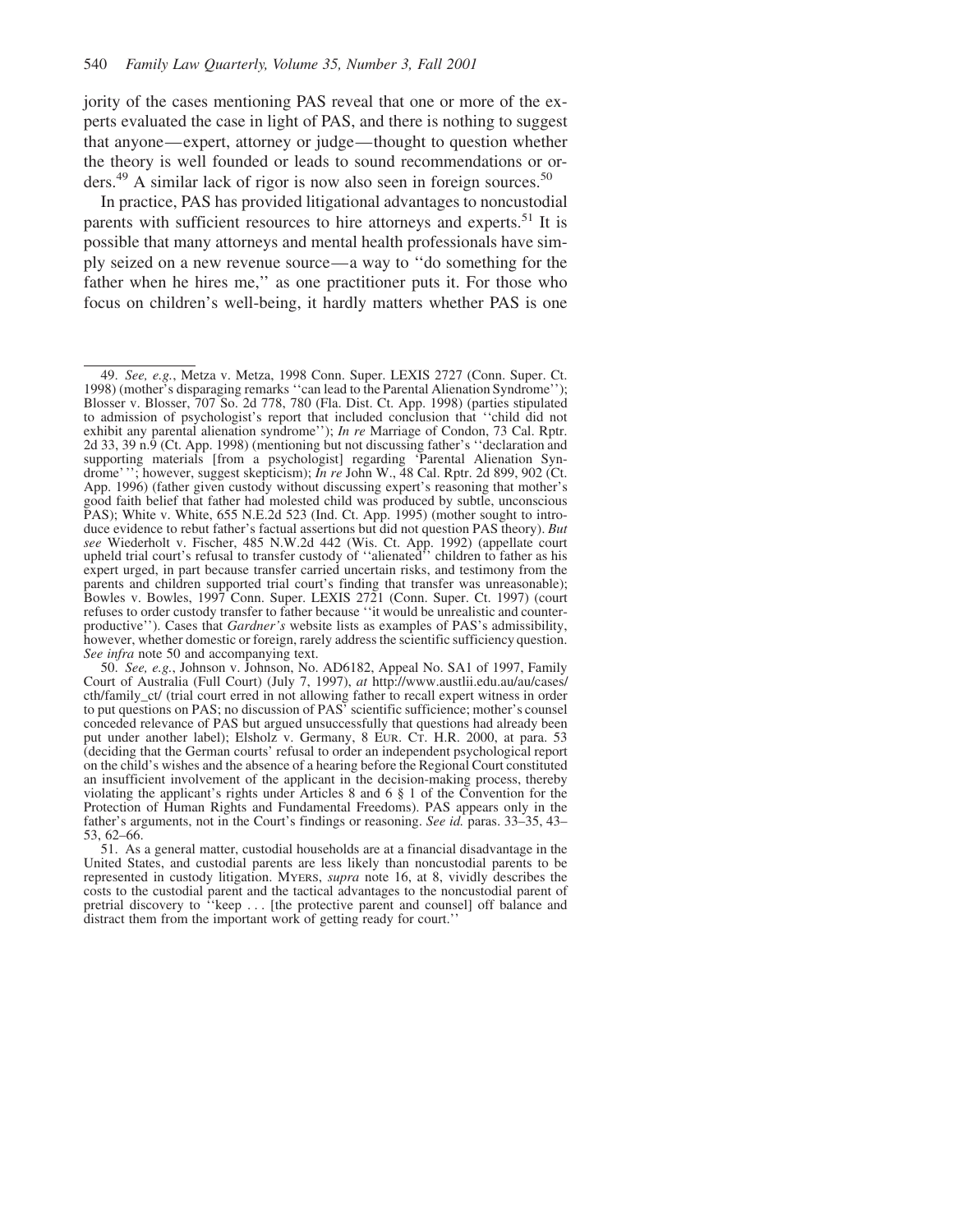more example of a ''street myth'' that has been too willingly embraced by the media and those involved in child custody litigation, or whether attorneys and mental health professionals truly do not know how to evaluate new psychological theories.<sup>52</sup> This latter possibility may, however, explain why an annual essay prize from the American Bar Association's Section on Alternate Dispute Resolution went to a remarkably non-evaluative, hence inadequate, piece on  $PAS$ <sup>53</sup> and why articles on PAS that seriously misstate the research literature have appeared even in refereed journals.<sup>54</sup>

## **IV. Improved Science but More Bad Policy**

Faced with such widespread misinformation and the harm that it may be causing in custody cases, leading scholars are now attempting to refine the area. In addition to their written works, some are now responding to Gardner on his own turf by presenting papers at professional meetings and continuing education courses for judges, attorneys and mental health professionals. In Northern California, which has been the site of much of the research now being erroneously cited by proponents of PAS, several professionals who have been lecturing broadly on the topic of alienation recently published a collection of related articles.55

<sup>52.</sup> Similar analytical sloppiness has accompanied other recent fads in American custody law—theories favoring joint physical custody over the objections of a parent, opposing relocation of custodial households, enforcing frequent visitation in highconflict (even physically abusive) cases, and permitting dispositional recommendations from mediators to courts. In each of these areas, a great many troubling trial court decisions had been entered before leading scholars and practitioners pointed out their flawed reasoning. For a critical assessment of one such more recent innovation see the textual discussion below of so-called special masters.

<sup>53.</sup> *See* Anita Vestal, *Mediation and Parental Alienation Syndrome: Considerations* for an Intervention Model, 37 FAM. & CONCILIATION COURTS REV. 487 (1999).

<sup>54.</sup> *See, e.g.*, Deirdre Conway Rand, *The Spectrum of Parental Alienation Syndrome*, AM. J. FORENSIC PSYCHOL., vol. 15, 1997, no. 3, at 23 (Part I) and No. 4, at 39 (Part II), which is replete with inaccurate characterizations of the findings and views of many scholars, including those of Judith Wallerstein, Janet Johnston and Dorothy Huntington. Rand frequently cites works as dealing with PAS although they discuss distinct matters that Rand and others confound with PAS in ways similar to Gardner, as discussed in this article. *Accord*, telephone conversation with Dr. Judith Wallerstein, April 10, 2001.

<sup>55.</sup> In May 2001, for example, a national conference on Conflict Resolution, Children and the Courts included both a half-day institute titled ''The ABC's of High Conflict Families and Alienated Children'' and a panel devoted to ''Restoring Relationships Between Alienated Children and their Parents.'' AFCC 38th Annual Conference, May 9-12, 2001. The July 2001 issue of Family Court Review contains a symposium on PA. As described by the editors, the purpose is ''to review the psychological and legal difficulties with Parental Alienation Syndrome . . . and to develop a more complex and useful understanding of situations in which children strongly and unexpectedly reject a parent during or after divorce.'' Janet R. Johnston & Joan B. Kelly,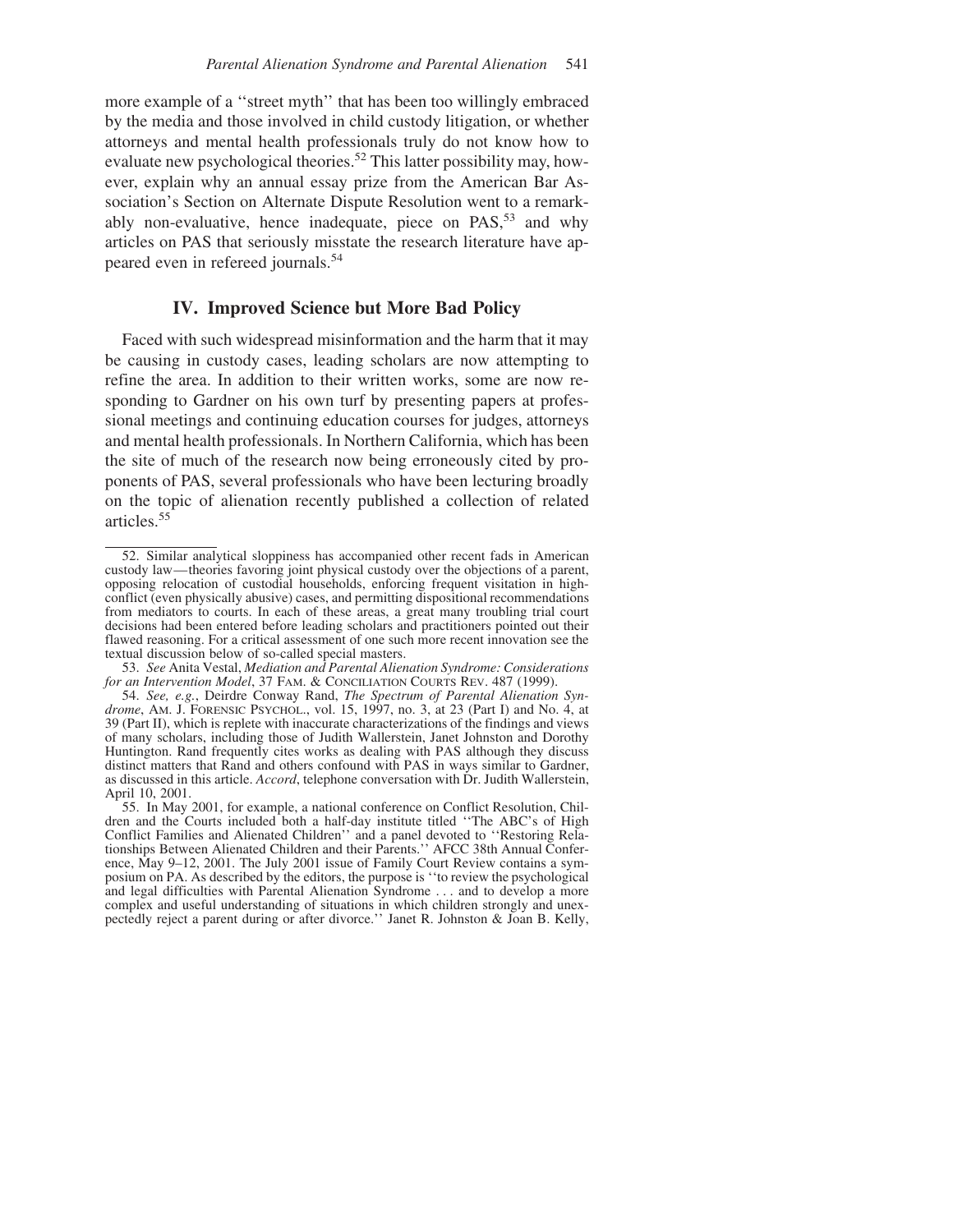These professionals distinguish themselves sharply from Gardner and PAS in several important respects.<sup>56</sup> First, they directly criticize his theory, its lack of scientific foundations, and its treatment recommendations. Next, they distinguish ''alienation'' from ''estrangement'' (although these terms have been synonymous in ordinary usage) and point out that there are many possible reasons for objections to or interference with visitation. They employ the term "estrangement" to refer to difficulties in a noncustodial parent's relationship with a child that can be traced to that parent's characteristics or behavior. ''Alienation'' in their usage refers to difficulties stemming from the child's disproportionate, persistent, and unreasonable negative feelings and beliefs toward a parent.57 By addressing the skewed rationales and conclusions promoted by Gardner's work, they reopen a broad inquiry into causation and recognize that many factors may be at work collectively.

56. The following summary is based largely on Kelly & Johnston, *The Alienated Child*, *supra* note 55. Disagreement with Gardner concerning custody changes, however, appears in a companion piece, Janet R. Johnston et al., *Therapeutic Work With Alienated Children and Their Families*, 39 FAM. CT. REV. 316, 316 (2001):

The therapeutic approach to alienated children and their families described in this article stands in marked contrast to others that are largely coercive and punitive in nature (e.g., Gardner [2d ed., *supra* note 2] prescribed primarily court sanctions in mild and moderate cases and change of custody in severe ones). It draws on two decades of specialized knowledge and skill derived from more humane methods of educating, mediating, and counseling....

Johnston and her co-authors do, however, accept what they term ''judicious and coordinate use of legal constraints and case management together with these therapeutic interventions,'' and adopt certain coercive recommendations from a companion piece by Sullivan and Kelly. *Id.* at 316, 330–32, setting forth their own more moderate approach, but relying in part on Matthew J. Sullivan & Joan B. Kelly, *Legal and Psychological Management of Cases With an Alienated Child*, 39 FAM. CT. REV. 299  $(2001).$ 

57. The definition of *alienated child* used in the Family Court Review symposium is:

one who expressed freely and persistently, unreasonable negative feelings and beliefs (such as anger, hatred, rejection, and/or/fear) toward a parent that are significantly disproportionate to the child's actual experience with that parent. From this viewpoint, the pernicious behaviors of a ''programming'' parent are no longer the starting point. Rather, the problem of the alienated child begins with a primary focus on the child, his or her observable behaviors, and parentchild relationships.

Andrew Schepard, *Editorial Notes*, 39 FAM. CT. REV. 243, 243 (2001), citing Kelly & Johnston, *The Alienated Child*, *supra* note 55, at 251. *See generally* Williams, *supra* note 26, at 271–73 (discussing others' varying definitions of *parental alienation*).

*Guest Editorial Notes*, 39 FAM. CT. REV. 246, 246 (2001) [hereafter Johnston & Kelly, *Ed. Notes*]. In their joint article for the issue, Johnston and Kelly argue for a new formulation that would distinguish alienated children ''from other children who also resist contact with a parent after separation but for a variety of normal developmentally expectable reasons (including realistic estrangement from violent, neglectful, or abusive parents).'' *Id.,* summarizing Joan B. Kelly & Janet R. Johnston, *The Alienated Child: A Reformulation of Parental Alienation Syndrome*, 39 FAM. CT. REV. 249 (2001) [hereafter Kelly & Johnston, *The Alienated Child*].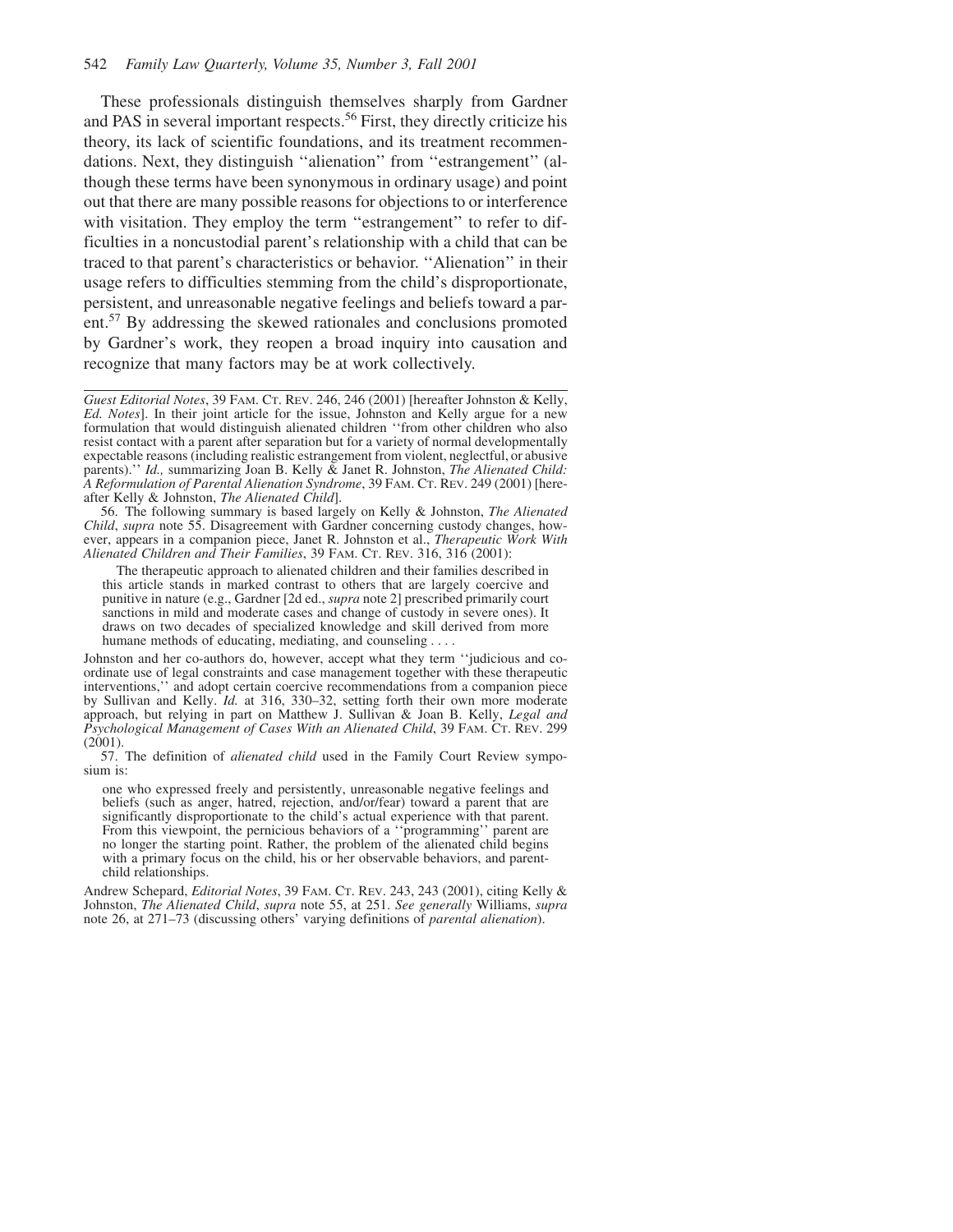Specifically disapproved is Gardner's recommendation that children, even those who are supposedly engaged in a *folie a` deux* with their custodial parent, be removed immediately and cut off from all contact with that parent pending reverse brain-washing or deprogramming. In line with more general psychological theory, these children are to be protected from the trauma of an abrupt termination of their primary relationship. Therapy for the child and the custodial parent may be recommended instead to loosen unhealthy aspects of their bond, supplemented by professional assistance in reestablishing the child's relationship with the noncustodial parent at an appropriate time and in a manner that will not unduly frighten the child. These authors are careful in their references to research literature and usually qualify their claims appropriately. In addition, to varying degrees they provide helpful clinical insights for the use of therapists whose work includes families with child-parent antipathies. To this extent, their insights, although not yet scientifically proven, are an important step forward.

Unfortunately, however, these mental health specialists, like Gardner before them, go far beyond their data as they craft recommendations for extended, coercive, highly intrusive judicial interventions. They recommend a court-appointed ''special master'' (that is, a lawyer or mental health professional) to lead a team consisting potentially of therapists for each family member, a co-parent counselor, and attorneys for the parties and child. As articulated by Sullivan and Kelly, the special master assumes a quasi-judicial role ''including child-specific decision making, case management, further assessments . . . structural interventions that are legally binding, and immediate conflict resolution  $\ldots$ ."<sup>58</sup> Other important recommendations are that courts order parties to waive significant rights to confidentiality (privileges),<sup>59</sup> and that courts order parents to share the potentially onerous costs equally.<sup>60</sup>

<sup>58.</sup> Sullivan & Kelly, *supra* note 56, at 314, Appendix. *See also id.* at 300, 308 (role of special masters regarding counseling for child), 309, 310 (sample order compelling parties to sign waivers of confidentiality and agree to share costs, and sample order referring disputed custody issues to special master and prohibiting parents from obtaining attorney-drafted ''letters or filed motions'' until after special master has held meeting), 311 (referring to delegated authority to a team leader to ''codify'' decisions as court orders), 315 ("If authorized by the court, the special master can take on . . . interventions that are legally binding . . .''). Compare *id.* at 303, the authors' only reference to a stipulation, one authorizing ''a time-limited special master while an evaluation is going on.''

<sup>59.</sup> *See id*. at 310 (sample order compelling parties to sign waivers of confidentiality). The authors acknowledge in passing, without explanation, that their recommendation may come under legal or ethical scrutiny. *Id*.

<sup>60.</sup> References to expense appear, for example, in Johnston et al., *supra,* note 56, at 330–31 and Sullivan & Kelly, *supra* note 56, at 300, 311 (concerning cases in which a family's needs far exceed available resources), and 314 (listing a special master,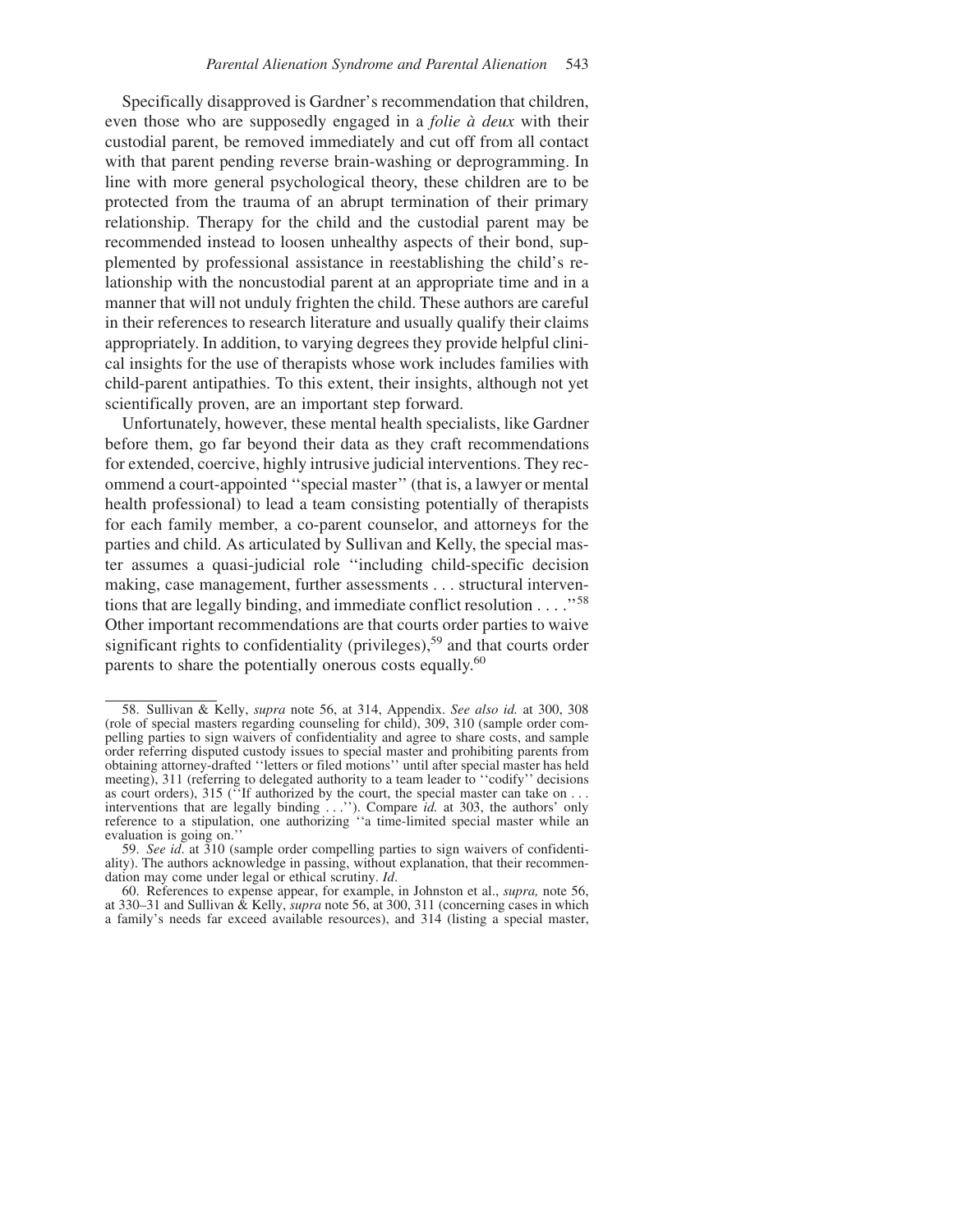Some of these specific proposals are clearly contrary to current law. California constitutional, statutory, and case law, for example, make clear that the scheme Sullivan and Kelly propose (which apparently would authorize a special master over one or both parents' objections) constitutes an impermissible delegation of judicial authority.<sup>61</sup> Similarly, their recommended court-ordered waivers (''limited confidentiality'' in their terminology) would require that courts act contrary to controlling legal mandates.<sup>62</sup> Finally, although their proposal that parties share costs equally is not contrary to law, it is (for no apparent reason) potentially punitive to the less affluent spouse.

child's therapist, parents' therapists, co-parent counselor, parents' attorneys, and child's attorney or guardian ad litem as potential ''collaborative team'' members). Sullivan and Kelly recommend orders splitting all uninsured costs equally between the parties throughout their article.

61. Sullivan and Kelly may have confounded voluntary stipulations with court orders following litigation. Their use of language throughout, particularly in their sample orders, incorrectly suggests that courts may order a person to agree to matters that the law leaves to an individual's choice. *See* Ruisi v. Thieriot, 62 Cal. Rptr. 2d 766, 771– 75 (Ct. App. 1997), which reversed the trial court's order (adopting the recommendation of Dr. Margaret Lee) that a special master be appointed over the objection of one parent and also reversed an order excusing the special master from requirements that the proceedings be reported. *Id.* at 772. The appellate court held,

[T]he authority of the trial court to [designate a separate forum to resolve family law disputes] is constrained by the basic [state] constitutional principle that judicial power may not be delegated.

The trial court has no authority to assign matters to a referee or special master for decision without explicit statutory authorization. An invalid reference constitutes jurisdictional error which cannot be waived.

When, as here, the parties do *not* consent to a reference, the authority of the trial court to direct a special reference is limited to particular issues. The trial court has no power to refer issues other than those explicitly specified by statute...

Id. at 772–73 (citations omitted). As the court also pointed out, the case did not involve the appointment of a court commissioner. *Id*. at 772 n.9. Nor did it involve the court's power, *upon agreement by the parties*, to order a reference to try ''any or all of the issues in an action or proceeding, whether or fact or of law.'' *Id.* at 773 n.13.

(Reversal was also granted in *Ruisi v. Thieriot* on a second issue as to which the trial court accepted a recommendation from Dr. Lee, who had testified that it would harm an 8-year-old boy's development to move anywhere at all with his mother, even to a nearby county. The child lived with his mother and saw his father on weekends. On remand, in light of *In re* Marriage of Burgess, 913 P.2d 473 (Cal. 1996), which articulated a new standard for relocation cases, the mother and child were permitted to relocate to the East Coast. *See generally*, Carol S. Bruch & Janet M. Bowermaster, *The Relocation of Children and Custodial Parents: Public Policy, Past and Present*, 30 FAM. L.Q. 245 (1996).)

62. California evidence law, for example, requires that judges recognize privileges such as patient therapist confidentiality on the motion of any party or, indeed, *sua sponte*, unless a specific exception applies. CAL. EVID. CODE § 916. Sullivan and Kelly's suggestions that courts order parties to waive such confidentiality asks, at least in the California context in which they practice, that judges violate their statutory duties.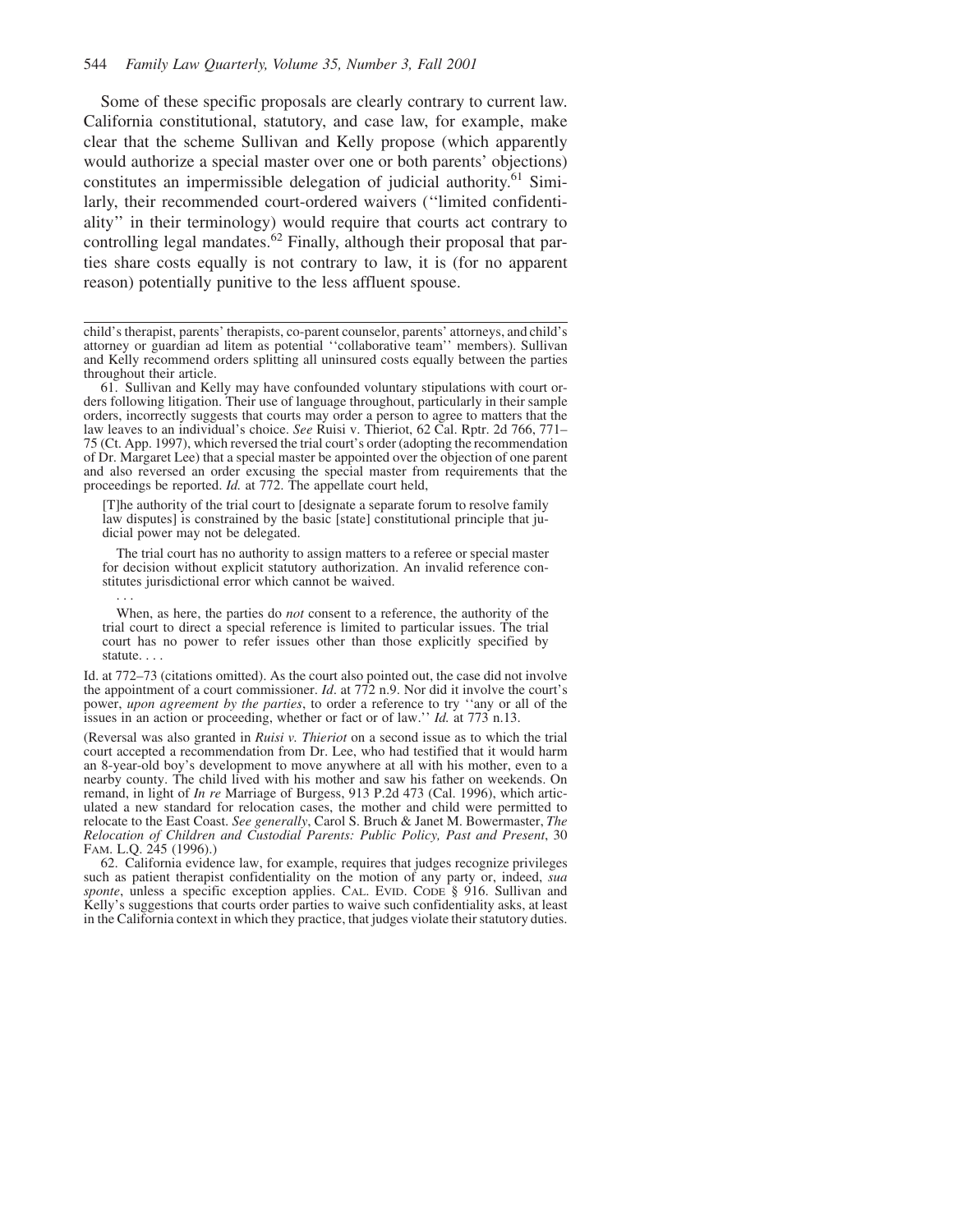Despite case law emphasizing the legal distinction between consensual and nonconsensual orders, several authors in a recent symposium (including one whose recommendation for a special master was overturned in the controlling case law) endorse Sullivan and Kelly's recommendations.<sup>63</sup> It is, however, unlikely that California's appellate courts would ignore the distinction between judicial coercion and voluntary agreements. The failure of these leading forensic specialists to address this issue leaves unclear whether they do not understand the distinction, or whether it is simply unimportant to them. In either case, the possibility that quasi-judicial decisions might be entered by those who do not find such distinctions dispositive is troubling at best.

Even if they were lawful, the authors concede that their proposed remedies are extremely costly.<sup>64</sup> Further, they provide no reasonable assurance that these recommendations will either serve the child's interests<sup>65</sup> or even improve the situation that would exist without judicial intervention.66 As Sullivan and Kelly acknowledge,

Contrary to what is often asserted by child custody experts and parental alienation advocacy groups, there is little empirical research evidence to support any specific intervention, such as changing custody, in the severe, chronic cases. Furthermore, there is no empirical data that indicates whether entrenched alienation and total permanent rejection of a biological parent has long-term deleterious effects on children's psychological development. . . . Similarly, there is clinical support but no empirical research demonstrating that by letting go of the relationship, the rejected parent and child will at some later time reconcile and restore the relationship.<sup>67</sup>

As Johnston puts it, ''The long-term outcomes [of therapeutic work with alienated children and their families] are a matter of conjecture and currently unknown.''68

<sup>63.</sup> *See, e.g.*, S. Margaret Lee & Nancy W. Olesen, *Assessing for Alienation in Child Custody and Access Evaluations*, 39 FAM. CT. REV. 282, 295–96 (2001) (Dr. Lee was the expert who recommended the appointment of a special master in *Ruisi*). See also note 61 supra.

*See also* note 61 *supra*. 64. *See, e.g.*, references to parties' abilities to pay in Johnston et al., *supra* note 56, at 330–31; Sullivan & Kelly, *supra* note 56, at 300, 311 (concerning cases in which the family's needs far exceed available resources), 314 (listing the special master, child's therapist, parents' therapists, co-parent counselor, parents' attorneys, and child's attorney or guardian ad litem as potential ''collaborative team'' members). Sullivan and Kelly repeatedly recommend orders splitting all uninsured costs equally between the parties; this recommendation is likely to cause serious hardship for the lowerearning parent, and it is puzzling that they do not account for that difficulty.

<sup>65.</sup> Sullivan & Kelly, *supra* note 56, at 309: ''[S]anctions [of an uncooperative parent] that involve the child or custody (sometimes as extreme as hospitalization or incarceration) are rarely based on the best interests of the child.''

<sup>66.</sup> *See* notes 68–77 *infra* and accompanying text.

<sup>67.</sup> Sullivan & Kelly, *supra* note 56, at 313–34.

<sup>68.</sup> Johnston et al., *supra* note 56, at 329.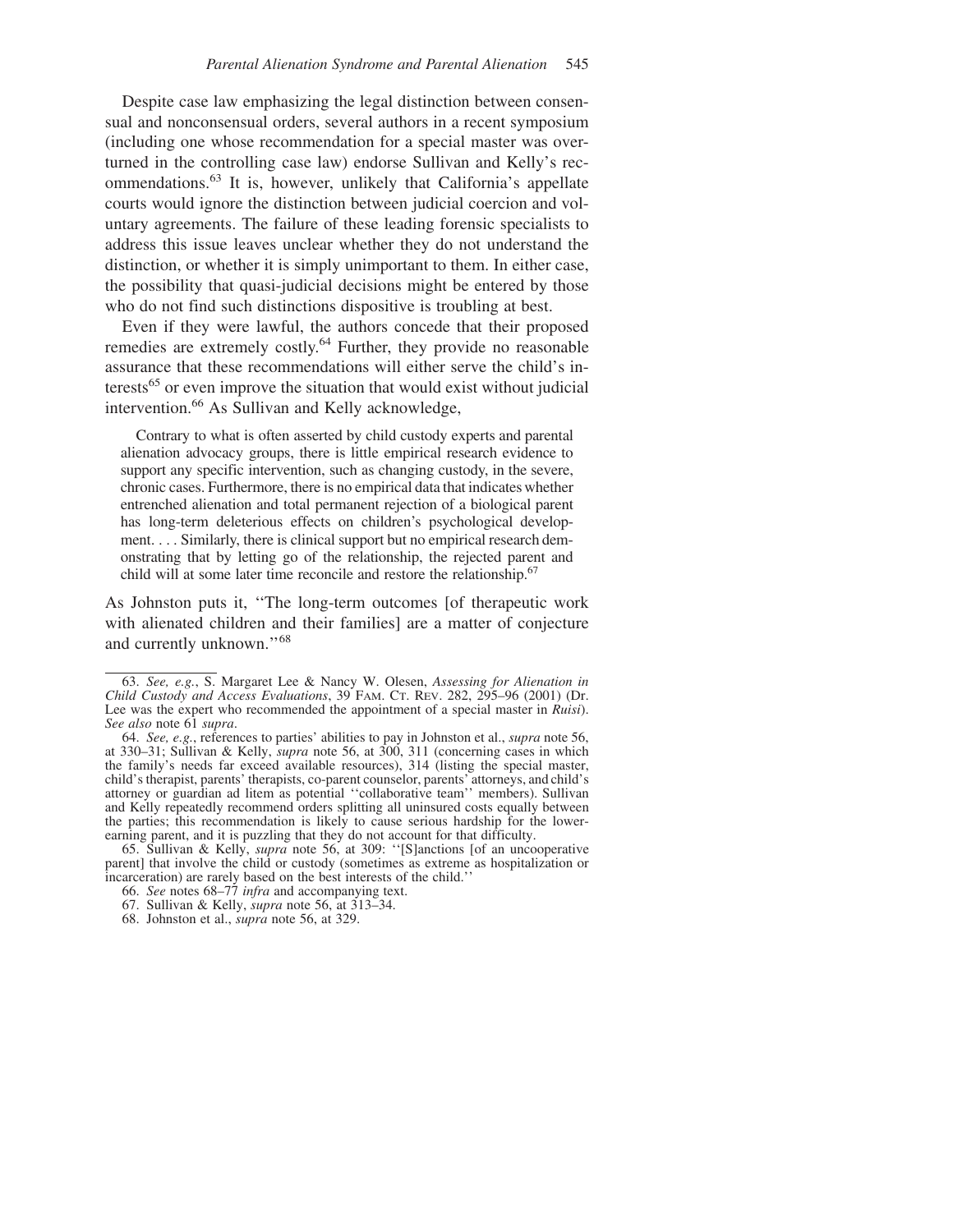As this discussion suggests, these authors share unexamined assumptions about the roles of courts and mental health professionals in inter-parental child custody disputes.<sup>69</sup> They employ a medical model, one that assumes that all serious interpersonal difficulties can and should be remedied by mental health interventions. As a consequence, they ask courts to order parties who are neither abusive nor neglectful to employ and cooperate with intrusive, costly teams of professionals, even when there is no assurance that improvement will be achieved before the family's resources are exhausted or that the results will be appreciably better than what is likely to occur without intervention.

Their belief that such intervention is appropriate may spring in part from the shift to the best-interests-of-the-child custody standard and from enhanced roles for noncustodial parents. Each of these wellintended developments has brought with it increased litigiousness in child custody cases and an expanded role for mediators and evaluators. Parents who were once assumed or even presumed to be the proper custodians for their children (and to be capable of making sound decisions for them) are now subject to close monitoring and to parenting orders that require extensive cooperation and contact between a child's parents. This, in turn, has extended custody mediation and evaluations to increasingly less-troubled and less-affluent families. The incremental nature of these changes, however, has masked the degree to which postdivorce or post-separation parenting is treated more intrusively than parenting in other settings.

Although parental separation may, of course, cause or exacerbate intra-familial difficulties, the degree to which these difficulties justify public intervention is a question of policy and law. Some difficulties, although extremely unfortunate, are appropriately left to families and individuals to address as a private matter, if at all. When a parent dies, for example, no current family law doctrine imposes grief counseling on a minor child or surviving spouse absent behavior that provides an independent basis for coercive intervention (such as those imposed by laws regulating neglect, abuse, and criminal behavior). There is reason to question whether a different response is justified when emotional difficulties occur instead in the context of separation or divorce. The

<sup>69.</sup> The works reviewed here from the Family Court Review July 2001 symposium and a recent friend-of-the court brief indicate that many mental health professionals hope to do far more than counsel parties. They seek quasi-judicial roles that will authorize them to prescribe the details of life for many parents and children. Most troubling of all is that they wish to do so in a framework that lacks due process projections such as a record, evidentiary privileges, and full access to the courts. *See* Amici Curiae Brief, *supra* note 37.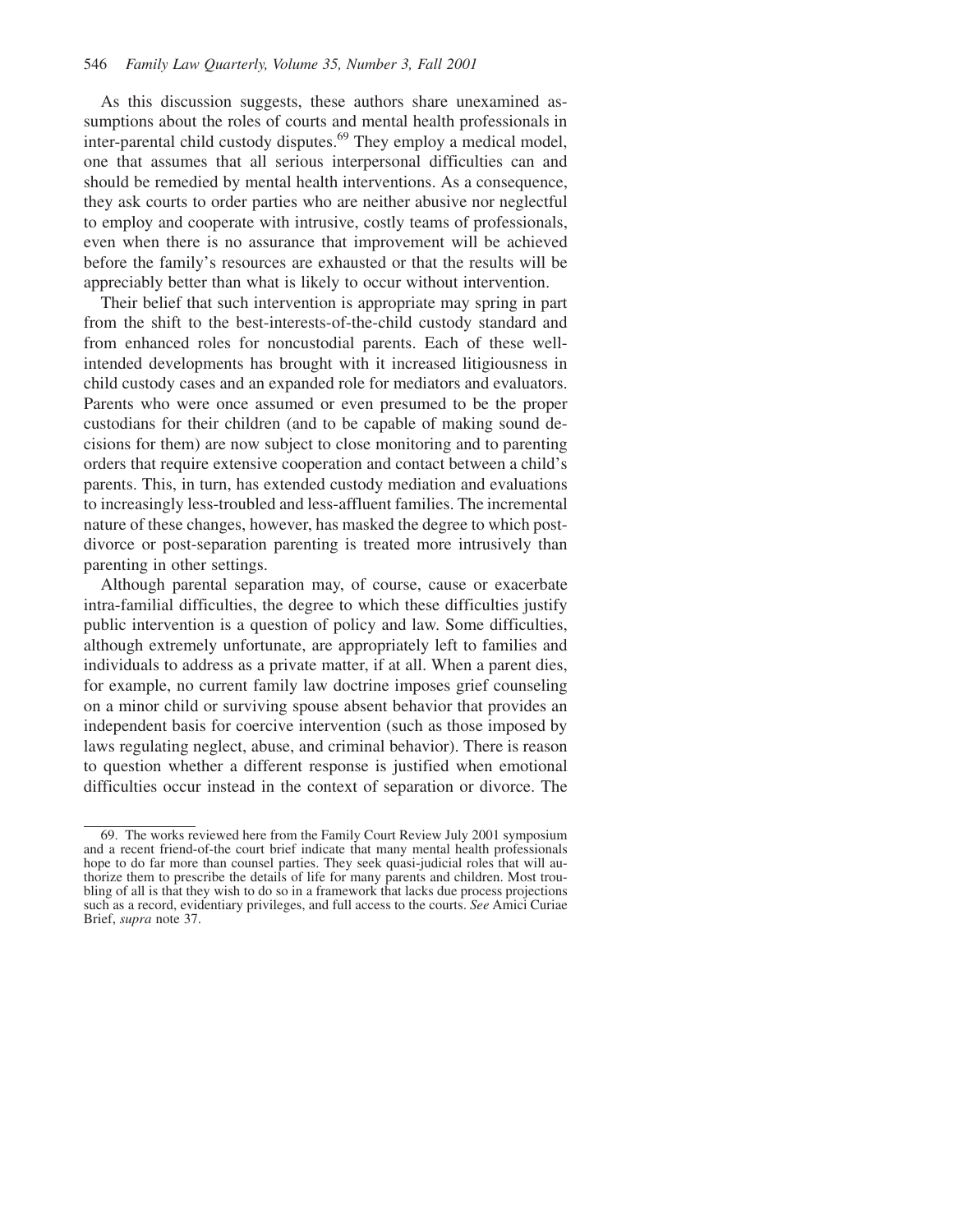presence of two parents with differing desires is relevant, of course, but perhaps to a far lesser degree than current practice suggests.

Indeed, restraint of this sort is recommended for the custody context in the report of a twenty-five-year follow-up to a pioneering study of 131 children of divorcing California families. The original work, *Sur*viving the Breakup,<sup>70</sup> revealed differences in children's responses to their parents' separation that reflected the children's developmental stages. The authors, Drs. Judith Wallerstein and Joan Kelly, noted distinctive, angry behavior by children aged nine to twelve, who often placed blame on the parent they believed caused the divorce and formed alignments with the parent they deemed innocent.<sup>71</sup> Gardner's reliance on this work demonstrates mistaken assumptions about the incidence,  $72$ causes and consequences of such parent-child alignments, and Gardner has hence made inappropriate recommendations concerning responses to them. It appears that the proponents of PA may have overreacted as well.

Most dramatically, Wallerstein reveals that these children's alignments were transient, with *every* child later abandoning his or her harsh position, mostly within one or two years and all before the age of eighteen.<sup>73</sup> She reports that the children remained with their primary caregivers throughout, yet were profusely apologetic to the parents they had previously treated so badly. This is dramatically different from Gardner's untested prediction that, absent immediate and dramatic intervention, the disfavored parent may well be permanently cut out of the child's life. As Wallerstein reports the chronology,

In these situations [which involved one-fifth of the children in the study], the child is usually a preadolescent or young adolescent and the targeted parent is the one who sought the divorce. . . . The child . . . seeks to restore the family or help the sorrowful parent. . . . The mischief wrought by presumably well-bred children was astonishing....

<sup>70.</sup> WALLERSTEIN & KELLY, *supra* note 10.

<sup>71.</sup> *Id.* at 74–75:

The single feeling that most clearly distinguished this group from the younger children was a fully conscious, intense anger. . . . Approximately half of the children . . . were angry at their mothers, the other half at their fathers, and a goodly number were angry at both. In the main children were angry at the parent whom they blamed for the divorce.

<sup>72.</sup> Gardner has suggested that PAS may be present, albeit in varying severity, in perhaps 40% to 90% of all contested custody cases. Note 4 *supra* and accompanying text. Wallerstein and Kelly's 20% overall figure deals with alliances rather than PAS and largely reflects the subset of 9- to 12-year olds in a sample of divorcing couples, not all of whom were disputing custody. They note that the anger and alignments of this age group distinguish it from other age ranges.

<sup>73.</sup> Telephone conversation with Dr. Judith Wallerstein, April 10, 2001.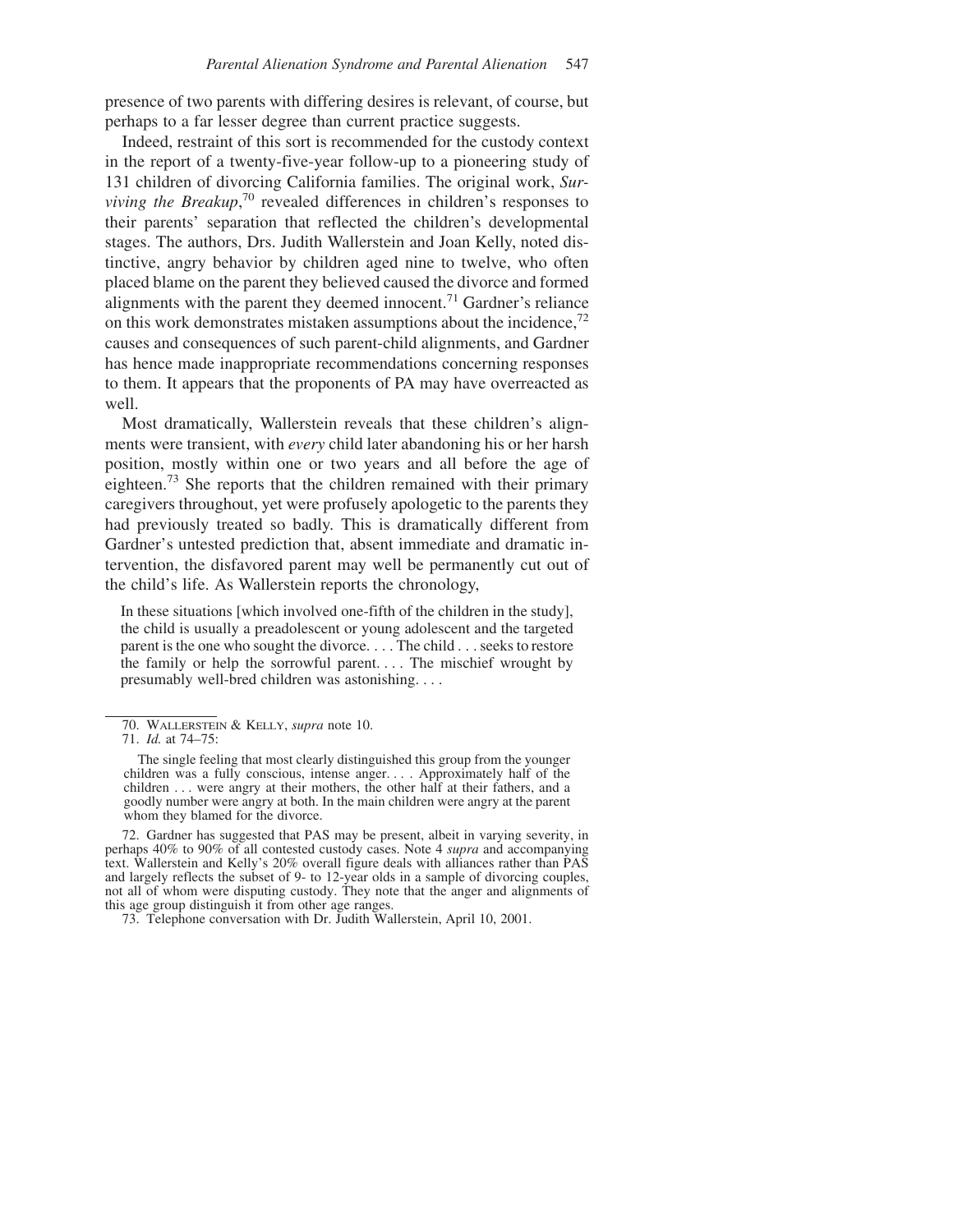#### 548 *Family Law Quarterly, Volume 35, Number 3, Fall 2001*

In following these alliances over the years, I find that the vast majority are short-lived and can even boomerang. Children . . . soon become bored or ashamed of their mischief. Not one alliance lasted through adolescence and most crumbled within a year or two.... [M]ost children find their way back to age-appropriate activities as they enter adolescence . . . . With time they are likely to turn against the parent who encouraged them to misbehave....74

In what seems a thinly veiled reference to those who advocate Gardner's PAS theory, she concludes,

There is great advantage in allowing natural maturation to take its course and to avoid overzealous intervention to break these alliances, which are usually strengthened by efforts to separate the allies. In this, the alliance may be akin to a moderate case of flu that mobilizes the immune system and generates antibodies. It is not a fulminant cancer requiring radical surgery or limb amputation, especially by poorly trained surgeons.<sup>75</sup>

Wallerstein's concern about overzealous intervention, although authored in the context of custody transfers, seems equally applicable to the broad range of coercive interventions proposed only a year later by Johnston, Kelly, Sullivan, and their co-authors.

Johnston's work is less easily reconciled. In writing about the apparently intractable cases she observed in her studies of high-conflict custody disputes, she initially went further than Wallerstein in expressly criticizing Gardner's recommendations:

It has been our experience that forcibly removing . . . children from the aligned parent and placing them in the custody of the rejected parent, as recommended by Gardner (1987), is a misguided resolution; it is likely to be not only ineffective but actually punitive and harmful because it usually intensifies the problem.<sup>76</sup>

Indeed, Johnston questioned whether children should even be asked to visit the rejected parent in such hostile circumstances. Noting that the literature did not clarify the circumstances under which visitation benefits children, she concluded,

Despite the fact that mental health professionals are recommending and courts are ordering visitation arrangements for thousands of children daily, there is yet a meager knowledge base to justify their decisions.<sup>77</sup>

77. *Id.*

<sup>74.</sup> WALLERSTEIN, LEWIS & BLAKESLEE, *supra* note 10, at 115–16.

<sup>75.</sup> *Id.* at 116–17.

<sup>76.</sup> Johnston, *Children Who Refuse Visits*, *supra* note 10, at 132.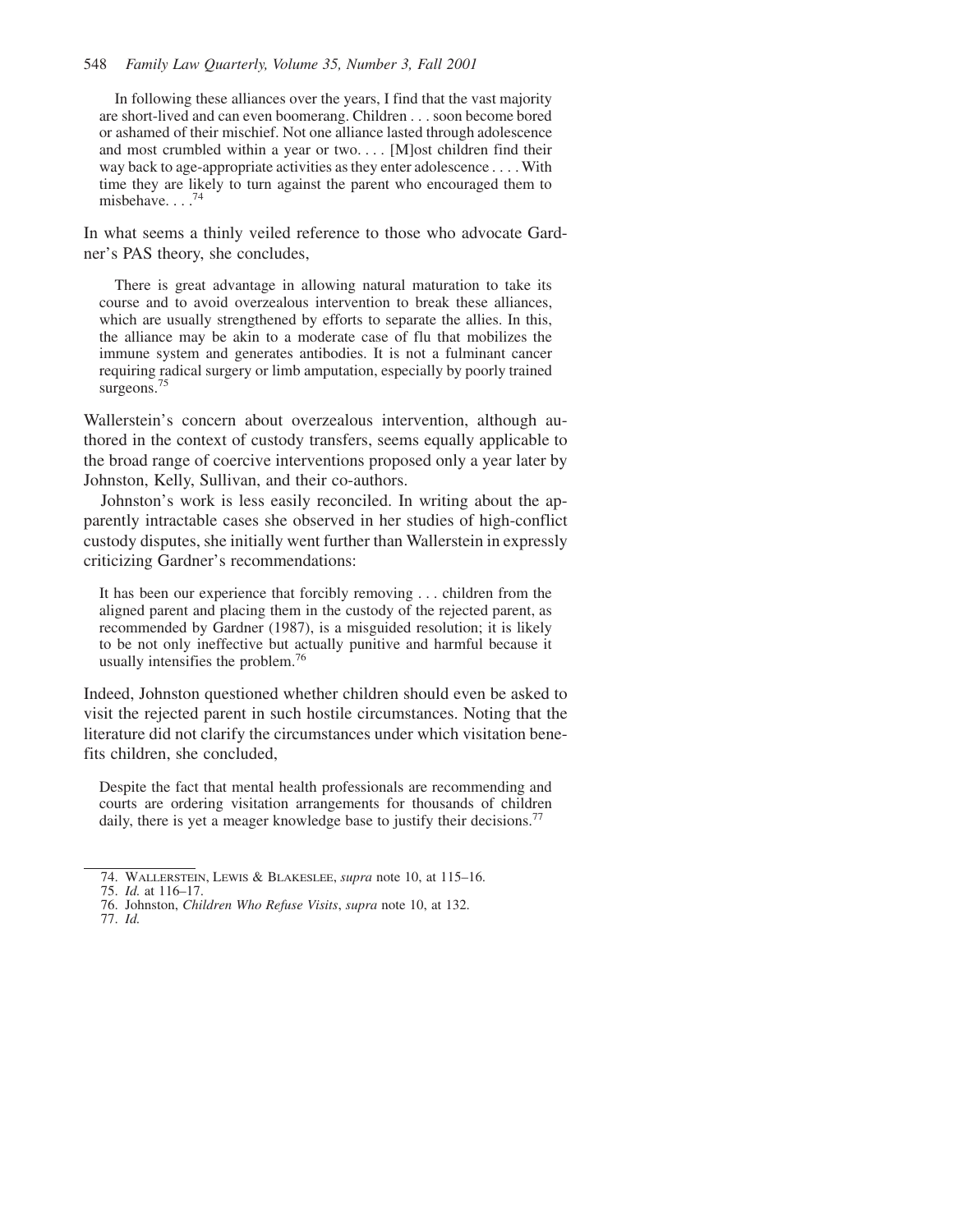In more recent publications, Johnston points out that ''profound alienation . . . most often occurs in high-conflict custody disputes [and] is an infrequent occurrence among the larger population of divorcing children.''78 She also recommends against frequent transitions between parents if children show continued stress reactions to them.79 Her points are well taken.<sup>80</sup> Given these insights, however, it is puzzling that Johnston expressly endorses many coercive aspects of Sullivan and Kelly's legal framework.81 Until she provides further clarification, Johnston's apparent support for forced contact between the members of highconflict families should be construed narrowly, given her many publications questioning the wisdom of or need for such approaches.

The PAS debacle and the troubling recent PA recommendations make clear that the time has come for deep thinking about realistic family law goals. Children ought not to be asked to function under circumstances that would challenge or overwhelm even the strongest adults.<sup>82</sup> A child's chance for healthy development requires that parents, judges, and mental health professionals face the realities of the child's situation. This includes a realistic understanding of the limitations of dispute resolution techniques, therapy, and legal compulsion in high-conflict cases. Overly ambitious efforts with only small chances of success should be shunned in favor of reducing the child's emotional burdens, respecting the child's fears, and enhancing the child's emotional stability.

#### **V. Recommendations and Conclusion**

Children whose parents do not agree or cooperate concerning their care are placed in the middle of loyalty conflicts that can only stress

<sup>78.</sup> Kelly & Johnston, *The Alienated Child, supra* note 55, at 254.

<sup>79.</sup> JANET R. JOHNSTON, HIGH-CONFLICT AND VIOLENT PARENTS IN FAMILY COURT: FINDINGS ON CHILDREN'S ADJUSTMENT, AND PROPOSED GUIDELINES FOR THE RESOLUTION OF CUSTODY AND VISITATION DISPUTES, Access/Visitation: General Principles No. 2 & n.2, *at* http://www.courtinfo.ca.gov/programs/cfcc/resources/ publications%20folder/hcvpfcs.pdf.

<sup>80.</sup> *See generally* Carol S. Bruch, *The Effects of Ideology and Mediation on Child Custody Law and Children's Well-Being in the United States*,2INT'L J.L. & FAM. 106 (1988); Carol S. Bruch, *Taking Ourselves Seriously Enough to be Cautious: A Response to Hugh McIsaac*,5INT'L J.L.& FAM. 82 (1991); Bruch & Bowermaster, *supra* note 61, at 262–69.

<sup>81.</sup> A case in point is Sullivan and Kelly's recommended order in high-conflict cases that would literally require children to pass through a no-man's land each time they leave or return from a visit. Sullivan and Kelly, who display helpful insight into the dynamics of alienation cases, are far less convincing when they suggest legal responses. *See* notes 58–69 *supra* and accompanying text.

<sup>82.</sup> Kelly and Johnston suggest, for example, that children who evidence PA may have already endured unbearable pressures. Kelly & Johnston, *The Alienated Child, supra* note 55, at 255.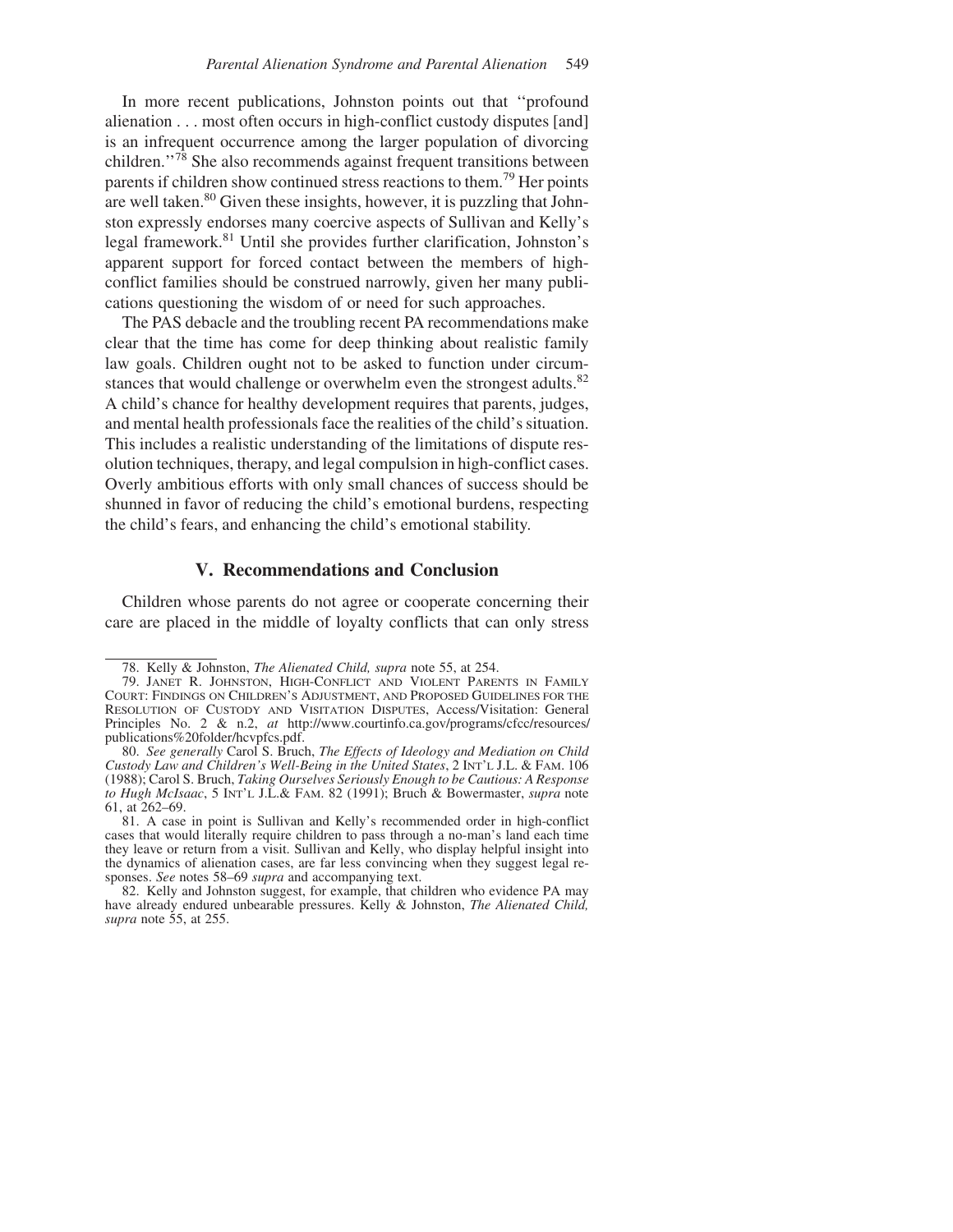and sometimes break them.<sup>83</sup> We do not yet know enough about how children develop loyalties and antipathies or resolve them as they mature, whether in intact or divided households. Until we do, caution should guide therapists and courts. A growing body of research documents the harsh and sometimes violent world that a large percentage of children in high-conflict custody disputes seeks to escape.

PAS as developed and purveyed by Richard Gardner has neither a logical nor a scientific basis. It is rejected by responsible social scientists and lacks solid grounding in psychological theory or research. PA, although more refined in its understanding of child-parent difficulties, entails intrusive, coercive, unsubstantiated remedies of its own. Lawyers, judges, and mental health professionals who deal with child custody issues should think carefully and respond judiciously when claims based on either theory are advanced.

More generally, far greater interdisciplinary training and competence in scientific methodology are needed. These should be brought to bear whenever a new assertion is made that, if accepted, will shape the interpretation or application of family law principles (for example, the concept of a child's best interest). Although the use of expert testimony is often useful, decision-makers need to do their homework rather than rely uncritically on experts' views. This is particularly true in fields such as psychology and psychiatry, where even experts have a wide range of differing views and professionals, whether by accident or design, sometimes offer opinions beyond their expertise. Lawyers and judges are trained to ask the hard questions, and that skill should be employed here.

The first question is whether scientific sufficiency has been indicated by respected professional vetting, for example, inclusion in the American Psychiatric Association's DSM-IV<sup>84</sup> or the World Health Orga-

<sup>83.</sup> The author of this article first learned of PAS from a psychologist who was called for assistance when an 8-year-old girl became suicidal while institutionalized. The child had been totally cut off from her mother by a court that followed the recommendation of a custody evaluator who applies Gardner's principles rigorously. This evaluator and his partner continue to apply Gardner's principles fully, even in the face of serious abuse concerns, although now referring to ''a parental alienation matter'' rather than PAS, according to investigative reporter Karen Winner, who was commissioned by a parents' organization to investigate family law practices in the Sacramento, California courts. *See* Winner, *supra* note 22. Psychologist Vivienne Roseby of the Judith Wallerstein Center for the Family in Transition in Corte Madera, California reports that she and her colleagues have confronted similar difficulties with PASinspired custody transfers, including a case in which a 12-year-old boy died when he hanged himself on the day his custody was to be transferred. Telephone conversation with Dr. Vivienne Roseby, May 6, 2001, in Davis, California.

<sup>84.</sup> AMERICAN PSYCHIATRIC ASSOCIATION, *supra* note 11.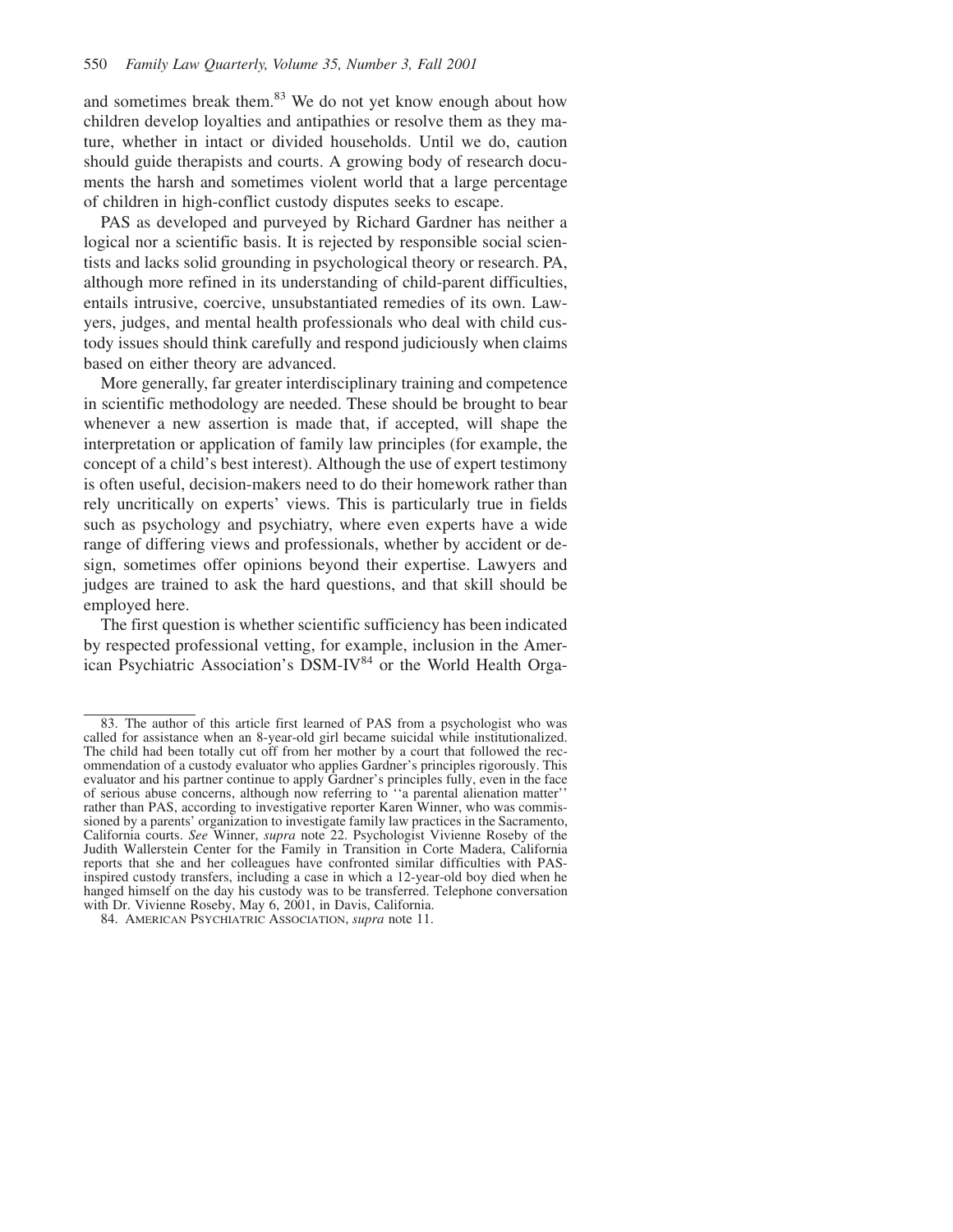nization's ICD-10.<sup>85</sup> Where no such imprimatur exists, one must ask whether approval has been sought and denied or whether submission would be premature. Insights that are too new, or for which no established gold standard exists, may nonetheless be valuable,  $86$  but their probity and limitations should be clearly understood. This can be accomplished by inquiries into the sample (if any) on which the theory is based, the methodology and assumptions affecting the collection of data, how conclusions have been drawn from the data, the likelihood that fair extrapolations can be drawn, the degree to which assertions are internally consistent and compatible with established knowledge, and the balance of potential benefits and harms if the insight later proves unsound.<sup>87</sup>

The challenge is to bring professional skills and standards to the task: an unbiased mind, healthy skepticism, rigorous thinking, and sound policy analysis. But just as the responsibility is great, so too is the opportunity. As the noted legal philosopher Jerome Frank put it,

<sup>85.</sup> WORLD HEALTH ORGANIZATION, *supra* note 11.

<sup>86.</sup> An outstanding example is the series of publications by Wallerstein and her colleagues over the course of what developed into a 25-year project. Initially designed as exploratory research to help define questions for later studies, the sample (which was neither randomly selected nor scientifically controlled) has nevertheless provided major advances in knowledge. Many of Wallerstein and Kelly's initial clinical insights (for example, that children respond to their parents' divorce differently according to their developmental stage) brought to light connections that had been uniformly overlooked, but seemed obvious once pointed out. Subsequent, controlled studies by others have borne out that insight, while other suggestions have required refinement or retrenchment in the years since (such as their early suggestion concerning joint physical custody). *Compare, e.g.,* Carol S. Bruch, *Parenting At and After Divorce: A Search for New Models*, 79 MICH. L. REV. 708, 708–10 (1981) (discussing methodology) and 722–25 (questioning joint custody conclusion) *with* WALLERSTEIN, LEWIS & BLAKESLEE, *supra* note 10, at 212–19 (significantly narrowing and refining position on joint custody).

<sup>87.</sup> In its decision refusing to hear testimony from Gardner on PAS, the *Fortin* court indicated that it was being guided in part by a concurring opinion of Chief Judge Kaye of the New York Court of Appeal in a case examining the admissibility of DNA evidence. People v. Fortin, 706 N.Y.S.2d 611, 614 (N.Y. Crim. Ct. 2000). The cited language in Judge Kaye's opinion reads, ''It is not for a court to take pioneering risks on promising new scientific techniques, because premature admission both prejudices litigants and short-circuits debate necessary to determination of the accuracy of a technique.'' People v. Wesley, 633 N.E.2d 451, 462 n.4 (N.Y. 1994). *See also* Chambers v. Chambers, No. CA99-688, 2000 Ark. App. LEXIS 476 (Ark. Ct. App. June 21, 2000): On de novo review, the appellate court affirmed the trial court's refusal to force visitation and be prepared to transfer custody, an order the father's expert witness said he fully expected the court would have to implement because the child would refuse to comply. The expert, an adolescent and child psychiatrist, testified that the steps he was recommending ''will almost certainly be traumatic and painful [for the child].'' The appellate court concluded that "even [the father's expert] swore that the result [the father] sought posed a substantial risk of damage to the child," and held that "[t]he chancellor correctly refused to inflict the threat of that harm.''